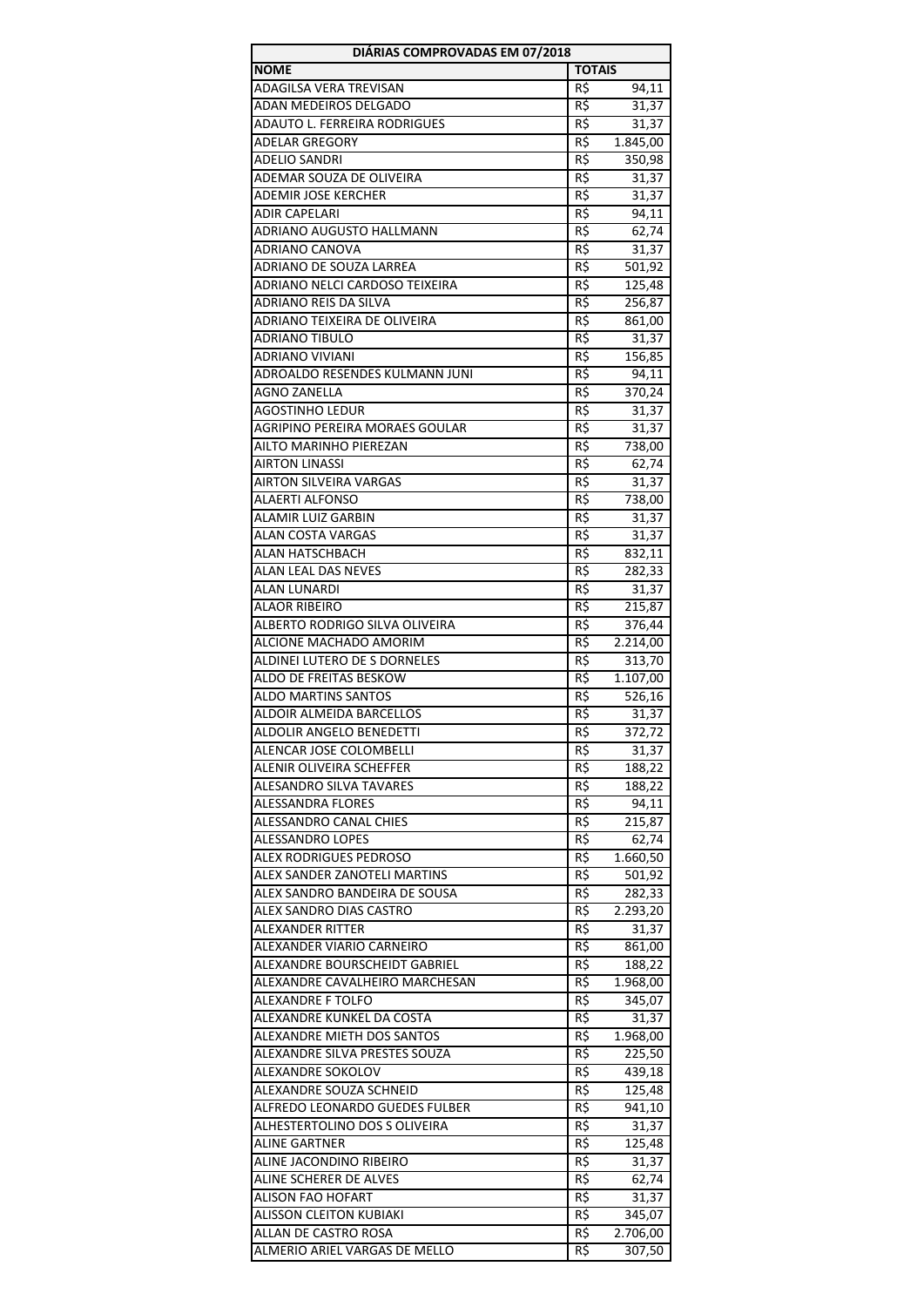| DIÁRIAS COMPROVADAS EM 07/2018                         |               |                 |
|--------------------------------------------------------|---------------|-----------------|
| <b>NOME</b>                                            | <b>TOTAIS</b> |                 |
| ALOIR LUIZ GOMES FILHO                                 | R\$           | 225,50          |
| <b>ALTEMIR PAULO FINGER</b>                            | R\$           | 31,37           |
| ALVARINO LIMA PEREIRA                                  | R\$           | 62,74           |
| <b>ALVARO ALVES ANTUNES</b>                            | R\$           | 31,37           |
| ALVARO LEITE FERNANDES                                 | R\$           | 2.093,48        |
| ALVARO VELASQUES ESPELOCIM                             | R\$           | 31,37           |
| AMANDA TROVO AMARAL                                    | R\$           | 156,85          |
| AMARILDO DA SILVEIRA MARTINS                           | R\$           | 184,50          |
| AMERICO SALVADOR LIMA DA SILVA                         | R\$           | 62,74           |
| ANA GLAUCIA CAPELAO GRIEBELER                          | R\$           | 1.107,00        |
| ANA MARIA CAVALCANTI                                   | R\$           | 62,74           |
| ANA MARILIGE CORNELI<br>ANA PAULA RODRIGUES DE LIMA DE | R\$<br>R\$    | 282,33          |
| ANA ROSELI GATTO                                       | R\$           | 31,37<br>698,24 |
| ANACLETO SOLETTI                                       | R\$           | 62,74           |
| ANDERSON BARBOZA GOMES                                 | R\$           | 62,74           |
| ANDERSON DA SILVA VIEIRA                               | R\$           | 31,37           |
| <b>ANDERSON FELIX ESTRAI</b>                           | R\$           | 156,85          |
| <b>ANDERSON HERMES</b>                                 | R\$           | 125,48          |
| ANDERSON MEDINA FONSECA                                | R\$           | 62,74           |
| <b>ANDERSON SODRE</b>                                  | R\$           | 188,22          |
| <b>ANDRE ALVES MACHADO</b>                             | R\$           | 470,55          |
| ANDRE DA SILVA                                         | R\$           | 188,22          |
| ANDRE DA SILVA FERREIRA                                | R\$           | 31,37           |
| ANDRE DA SILVA MACEDO                                  | R\$           | 31,37           |
| ANDRE DE MATOS BRANCO                                  | R\$           | 184,50          |
| ANDRE FELIPE LEITE OLIVEIRA                            | R\$           | 94,11           |
| ANDRE LIMA DE LIMA                                     | R\$           | 62,74           |
| ANDRE LUIS DA SILVA OLIVEIRA                           | R\$           | 1.169,74        |
| ANDRE LUIS DE CAMPOS                                   | R\$           | 941,10          |
| ANDRE LUIS DE LIMA ORGUISSA                            | $R\zeta$      | 62,74           |
| <b>ANDRE LUIS GUERRA</b>                               | R\$           | 31,37           |
| ANDRE LUIS MACHADO MOREIRA                             | R\$           | 800,74          |
| ANDRE LUIS MAURICIO DOS SANTOS                         | R\$           | 2.214,00        |
| <b>ANDRE LUIZ TIZIAM</b>                               | R\$           | 62,74           |
| ANDRE NOETZOLD SCHEFFER                                | R\$           | 615,00          |
| ANDRE PEREIRA DE ARAUJO                                | R\$           | 125,48          |
| ANDRE RAMOS ROMERO                                     | R\$           | 215,87          |
| ANDRE TAFAREL DA ROSA SOARES                           | R\$           | 553,50          |
| ANDRE VIANA<br>ANDREA BRAGA C DOS SANTOS               | R\$<br>R\$    | 2.214,00        |
| ANDREA DE ARAUJO BORGES                                | R\$           | 31,37<br>878,36 |
| ANDREI MOREIRA VASSALLI                                | R\$           | 62,74           |
| ANDREI PARIS BIANCHETTI                                | R\$           | 31,37           |
| ANDREIA DE MORAES ZANINI                               | R\$           | 225,50          |
| ANDREY REICHELT AZAMBUJA                               | R\$           | 1.309,81        |
| ANDRIGO JAMUR DA SILVA                                 | R\$           | 501,92          |
| ANDRISA PEREIRA                                        | R\$           | 31,37           |
| ANDRIZIA DE FREITAS JUNGES                             | R\$           | 451,00          |
| ANGELICA SIMONI SCHONARDIE                             | R\$           | 596,03          |
| ANGELITA PINHEIRO ROSA                                 | R\$           | 596,03          |
| ANGELO ALVES WILLRICH                                  | R\$           | 439,18          |
| ANGELO FANTONI                                         | R\$           | 282,33          |
| ANGELO SCHWARZ                                         | R\$           | 1.660,50        |
| ANNA LUCIA CASSALES MARQUEZAN                          | R\$           | 31,37           |
| ANTONIO CARLOS DE BORBA                                | R\$           | 815,62          |
| <b>ANTONIO CARLOS DE MORAIS</b>                        | R\$           | 1.783,50        |
| ANTONIO CARLOS PINTO DA SILVA                          | R\$           | 215,87          |
| ANTONIO CARLOS TORRES FERREIRA                         | R\$           | 1.660,50        |
| ANTONIO CARLOS VEIGA                                   | R\$           | 156,85          |
| ANTONIO FLAVIO DA SILVA                                | R\$           | 31,37           |
| ANTONIO GILBERTO N DE OLIVEIRA                         | R\$           | 184,50          |
| ANTONIO HENRIQUE SCHOMMER                              | R\$           | 94,11           |
| ANTONIO LUIZ NOGUEIRA JUNIOR                           | R\$           | 282,33          |
| ANTONIO MARCOS DEMOLINER                               | R\$           | 188,22          |
| ANTONIO MARCOS PAGANI DUARTE                           | R\$           | 94,11           |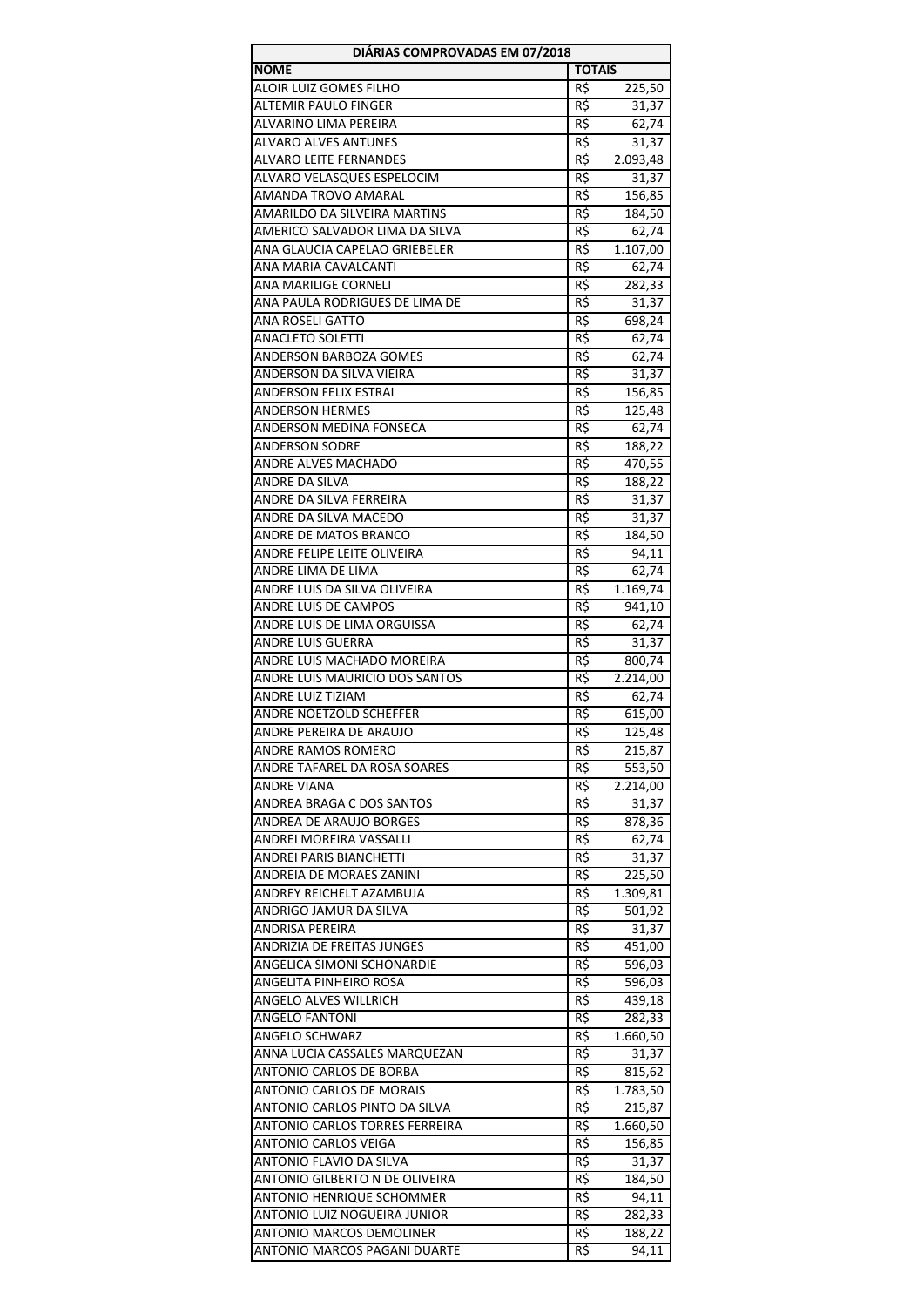| DIÁRIAS COMPROVADAS EM 07/2018                                    |               |                   |
|-------------------------------------------------------------------|---------------|-------------------|
| <b>NOME</b>                                                       | <b>TOTAIS</b> |                   |
| ANTONIO RICARDO CANDIDO                                           | R\$           | 1.107,00          |
| ANTONIO ROBERTO MACHADO SILVEI                                    | R\$           | 752,88            |
| <b>ARGEMIRO GALVES</b>                                            | R\$           | 553,50            |
| ARIEL FABIANO CARDOSO                                             | R\$           | 1.376,56          |
| <b>ARMIN NERI HAUPT</b>                                           | R\$           | 770,60            |
| ARY ROGERIO DE OLIVEIRA                                           | R\$           | 1.845,00          |
| ARY SA DE FIGUEIREDO                                              | R\$           | 629,59            |
| <b>ASTOR JOSE SCHNEIDER</b>                                       | R\$           | 31,37             |
| <b>AUGUSTO CESAR DURLI</b>                                        | R\$           | 219,59            |
| <b>AUGUSTO CESAR N RODRIGUES</b><br>AUGUSTO MORELLO CASTEGNARO    | R\$           | 1.845,00          |
|                                                                   | R\$           | 62,74             |
| AURELIO ROCHA PEREIRA<br><b>AURIO VIANA</b>                       | R\$<br>R\$    | 31,37<br>31,37    |
| BEN HUR DE SOUZA JENSEN                                           | R\$           | 1.660,50          |
| <b>BRUNA DE VARGAS DUCATO</b>                                     | R\$           | 31,37             |
| <b>BRUNA HELLER DUTRA</b>                                         | R\$           | 31,37             |
| <b>BRUNA KROTH</b>                                                | R\$           | 31,37             |
| <b>BRUNA STANGHERLIN OLIVEIRA</b>                                 | R\$           | 901,99            |
| <b>BRUNO DE OLIVEIRA PACHECO</b>                                  | R\$           | 31,37             |
| <b>BRUNO DOS SANTOS BRAUN</b>                                     | R\$           | 313,70            |
| <b>BRUNO FERRAZ DOS SANTOS</b>                                    | R\$           | 31,37             |
| <b>BRUNO FOGLIATTO MARIOT</b>                                     | R\$           | 313,70            |
| <b>BRUNO FRANCISCO DA SILVA PANIC</b>                             | R\$           | 250,96            |
| BRUNO GONCALVES DE OLIVEIRA                                       | R\$           | 345,07            |
| <b>BRUNO RAFAEL SCHMITZ</b>                                       | R\$           | 62,74             |
| <b>BRUNO SAMUEL SCHONS</b>                                        | R\$           | 31,37             |
| <b>CAETANA VENTER</b>                                             | R\$           | 94,11             |
| CAIRO RENATO SANDI CRESPO                                         | R\$           | 369,00            |
| CALEBE CRISTO DE OLIVEIRA                                         | $R\zeta$      | 31,37             |
| <b>CAMILA ALVES MARTINS</b>                                       | R\$           | 62,74             |
| CARINE FRANCINE RAUBER                                            | R\$           | 184,50            |
| <b>CARINE HELENA MOLZ</b>                                         | R\$           | 184,50            |
| CARLA ADRIANA VRIELINK                                            | R\$           | 31,37             |
| CARLA DANIELA KOLESNY MACHADO                                     | R\$           | 156,85            |
| <b>CARLA GRIEBELER</b>                                            | R\$           | 125,48            |
| <b>CARLA MEURER</b>                                               | R\$           | 2.214,00          |
| CARLAILE DALL AGNOL                                               | $R\zeta$      | 31,37             |
| CARLOS ADROVANE CHARAO JOBIM                                      | R\$           | 62,74             |
| CARLOS ALBERTO A DE NEQUE                                         | R\$           | 125,48            |
| <b>CARLOS ALBERTO ALVES</b>                                       | R\$           | 345,07            |
| CARLOS ALBERTO C DOS SANTOS                                       | R\$           | 125,48            |
| CARLOS ALBERTO VIEIRA BRAGA                                       | R\$           | 1.783,50          |
| CARLOS ALEXANDRE DE ABREU                                         | R\$           | 219,59            |
| <b>CARLOS ANDRE GOMES GULARTE</b><br><b>CARLOS AUGUSTO SOARES</b> | R\$           | 2.091,00          |
| CARLOS AUGUSTO WALLAU DE JESUS                                    | R\$           | 31,37             |
| CARLOS BENJAMIN DE M COSTA                                        | R\$<br>R\$    | 1.230,00<br>31,37 |
| CARLOS EDUARDO DOS SANTOS                                         | R\$           | 1.107,00          |
| CARLOS EDUARDO GUZZO                                              | R\$           | 313,70            |
| CARLOS EDUARDO MACAGNAN                                           | R\$           | 31,37             |
| CARLOS EDUARDO SANTOS DA SILVA                                    | R\$           | 31,37             |
| CARLOS FERNANDO NIEDERSBERG                                       | R\$           | 31,37             |
| CARLOS MARCIO GALARCA PEREIRA                                     | R\$           | 470,55            |
| CARLOS MOISES DA SILVA FLORES                                     | R\$           | 94,11             |
| CARLOS R SCHERER GONZALVEZ                                        | R\$           | 31,37             |
| CARLOS ROBERTO A. DOS SANTOS                                      | R\$           | 225,50            |
| CAROLINA RODRIGUES VIANA                                          | R\$           | 62,74             |
| CASSIA JOSIANE RODRIGUES SOARE                                    | R\$           | 31,37             |
| CASSIANO CAMERA                                                   | R\$           | 1.445,87          |
| CASSIANO DAL PONTE                                                | R\$           | 219,59            |
| <b>CASSIANO FAGUNDES</b>                                          | R\$           | 31,37             |
| CASSIANO VINICIUS ZANARDI                                         | R\$           | 407,81            |
| CASSIO BORTOLOSSO                                                 | R\$           | 493,24            |
| <b>CASSIO EMANUEL OPPITZ</b>                                      | R\$           | 219,59            |
| <b>CASSIO GARIBALDI</b>                                           | R\$           | 31,37             |
| CATIA SIMONE ARAUJO                                               | R\$           | 984,00            |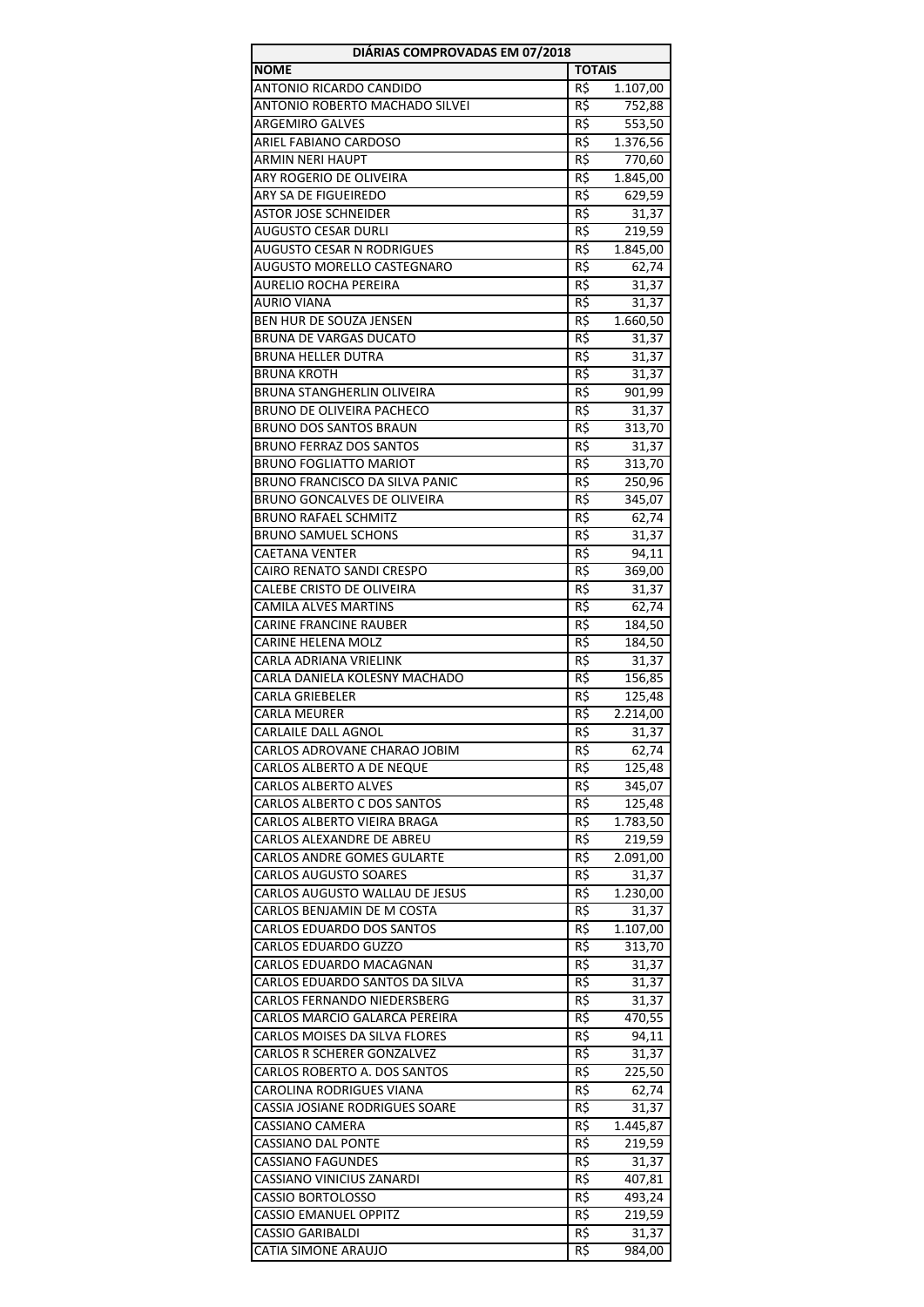| DIÁRIAS COMPROVADAS EM 07/2018                               |                |                    |
|--------------------------------------------------------------|----------------|--------------------|
| <b>NOME</b>                                                  | <b>TOTAIS</b>  |                    |
| CAUE EVANGELHO PINHEIRO                                      | R\$            | 31,37              |
| CELIO MIGUEL ROSTIROLLA                                      | R\$            | 125,48             |
| CESAR AUGUSTO CASTOLDI DE OLIV                               | R\$            | 470,55             |
| <b>CESAR LUIS BONNEBERGER</b>                                | $R\zeta$       | 690,14             |
| <b>CESAR LUIS RAMBO</b>                                      | R\$            | 439,18             |
| CEZAR RIOPARDENSE DO NASCIMENT                               | R\$            | 31,37              |
| <b>CHARLENE CRISTINA</b>                                     | R\$            | 501,92             |
| <b>CILDO MARCOS VONTROBA</b><br>CILVIO FARIAS DE SOUZA       | R\$<br>R\$     | 1.414,50<br>278,61 |
| <b>CINTIA DIEHL FREITAS</b>                                  | R\$            | 31,37              |
| CIRO GONZAGA DE O BERNARDO                                   | R\$            | 676,49             |
| <b>CLAITO ALMEIDA DORNELES</b>                               | R\$            | 184,50             |
| CLAITON ADRIANI D. FORTUNA                                   | R\$            | 1.353,00           |
| <b>CLAITON RENAN DE GODOY PASSOS</b>                         | R\$            | 62,74              |
| <b>CLAUCIA LOURDES TIBULO KAPPER</b>                         | R\$            | 225,50             |
| <b>CLAUDENIR PINTO LEIVAS</b>                                | R\$            | 1.107,00           |
| <b>CLAUDETE NUNES MACHADO</b>                                | R\$            | 31,37              |
| CLAUDIA MARIA CARNIEL BERGAMO                                | R\$            | 31,37              |
| <b>CLAUDIO BRAUN</b>                                         | R\$            | 564,66             |
| <b>CLAUDIO KLEIN</b>                                         | R\$            | 707,87             |
| <b>CLAUDIOMAR GONCALVES D SANTOS</b>                         | R\$            | 2.583,00           |
| CLAUDIOMIRO OLIVEIRA DE DEUS                                 | R\$            | 188,22             |
| CLAUDIOMIRO PEDROSO DE BASTOS                                | R\$            | 62,74              |
| <b>CLAUDIR LUIZ ALVES</b>                                    | R\$            | 952,31             |
| CLEBER DIAS DE OLIVEIRA AMARAL                               | R\$            | 1.845,00           |
| CLEBER MAZIERO                                               | R\$            | 215,87             |
| <b>CLEDIR STURZBECHER RIBEIRO</b>                            | R\$            | 156,85             |
| <b>CLEIDSON BITENCOURT LOPES</b>                             | R\$            | 62,74              |
| <b>CLEITON BERNSMULLER NUNES</b><br>CLEITON DA SILVA MACHADO | R\$            | 2.214,00           |
| <b>CLEMIR ANTONIO MORAS</b>                                  | R\$<br>R\$     | 963,79<br>345,07   |
| CLENIR DA GRACA B DE AMARAL                                  | R\$            | 31,37              |
| <b>CLEO PEREIRA MACHADO</b>                                  | R\$            | 936,16             |
| <b>CLEOCIR BARBIERI</b>                                      | R\$            | 125,48             |
| <b>CLEOCIR CARLOS VONTROBA</b>                               | R\$            | 62,74              |
| <b>CLEOMAR MARINO POLESSO</b>                                | R\$            | 94,11              |
| <b>CLERIO LUIS KIRST</b>                                     | $R\frac{2}{3}$ | 188,22             |
| <b>CLESIO CARDOSO DOS SANTOS</b>                             | R\$            | 553,50             |
| CLEUSA MARIA MACHADO CUNHA                                   | $R\zeta$       | 250,96             |
| <b>CLOVIS ANTONIO ADAMS</b>                                  | R\$            | 2.337,00           |
| <b>CRISTIAN GORGEN</b>                                       | R\$            | 470,55             |
| <b>CRISTIAN REGIS VIGOLO</b>                                 | R\$            | 31,37              |
| CRISTIAN REIS ANSELMO                                        | R\$            | 215,87             |
| CRISTIAN ROSA DE FREITAS                                     | R\$            | 156,85             |
| <b>CRISTIAN ZINI</b><br>CRISTIANE CELANIRA FERREIRA          | R\$            | 707,87             |
| CRISTIANE WAIKAMP DO AMARAL                                  | R\$<br>R\$     | 31,37<br>250,96    |
| CRISTIANO CARDOSO LOCATELI                                   | R\$            | 62,74              |
| CRISTIANO CESAR BOTTAN                                       | R\$            | 31,37              |
| CRISTIANO COCHLAR DE MATOS                                   | R\$            | 31,37              |
| CRISTIANO DE OLIVEIRA DOICO                                  | R\$            | 2.091,00           |
| CRISTIANO GOULART OLIVEIRA                                   | R\$            | 2.091,00           |
| <b>CRISTIANO HUBER</b>                                       | R\$            | 184,50             |
| CRISTIANO LINO DE C. SEGUETTO                                | R\$            | 1.660,50           |
| <b>CRISTIANO MOREIRA MEDEIROS</b>                            | R\$            | 2.091,00           |
| CRISTIANO NUNES DE NEQUE                                     | R\$            | 31,37              |
| CRISTIANO RODRIGUES DE FREITAS                               | R\$            | 62,74              |
| CRISTIANO TRESOLDI ARESI                                     | R\$            | 188,22             |
| DAGOBERTO SILVEIRA DA SILVA                                  | R\$            | 972,47             |
| DAIANE DA SILVA MOREIRA                                      | R\$            | 156,85             |
| DAILO DALLA VECCHIA<br>DALTRO PAULO ZAPAROLI                 | R\$<br>R\$     | 31,37              |
| DALVANE DA ROSA BANDEIRA                                     | R\$            | 62,74<br>1.968,00  |
| DANIEL ALVES BARCELLOS                                       | R\$            | 62,74              |
| DANIEL AZEVEDO GOULART                                       | R\$            | 156,85             |
| DANIEL CHAVES DA SILVA                                       | R\$            | 62,74              |
|                                                              |                |                    |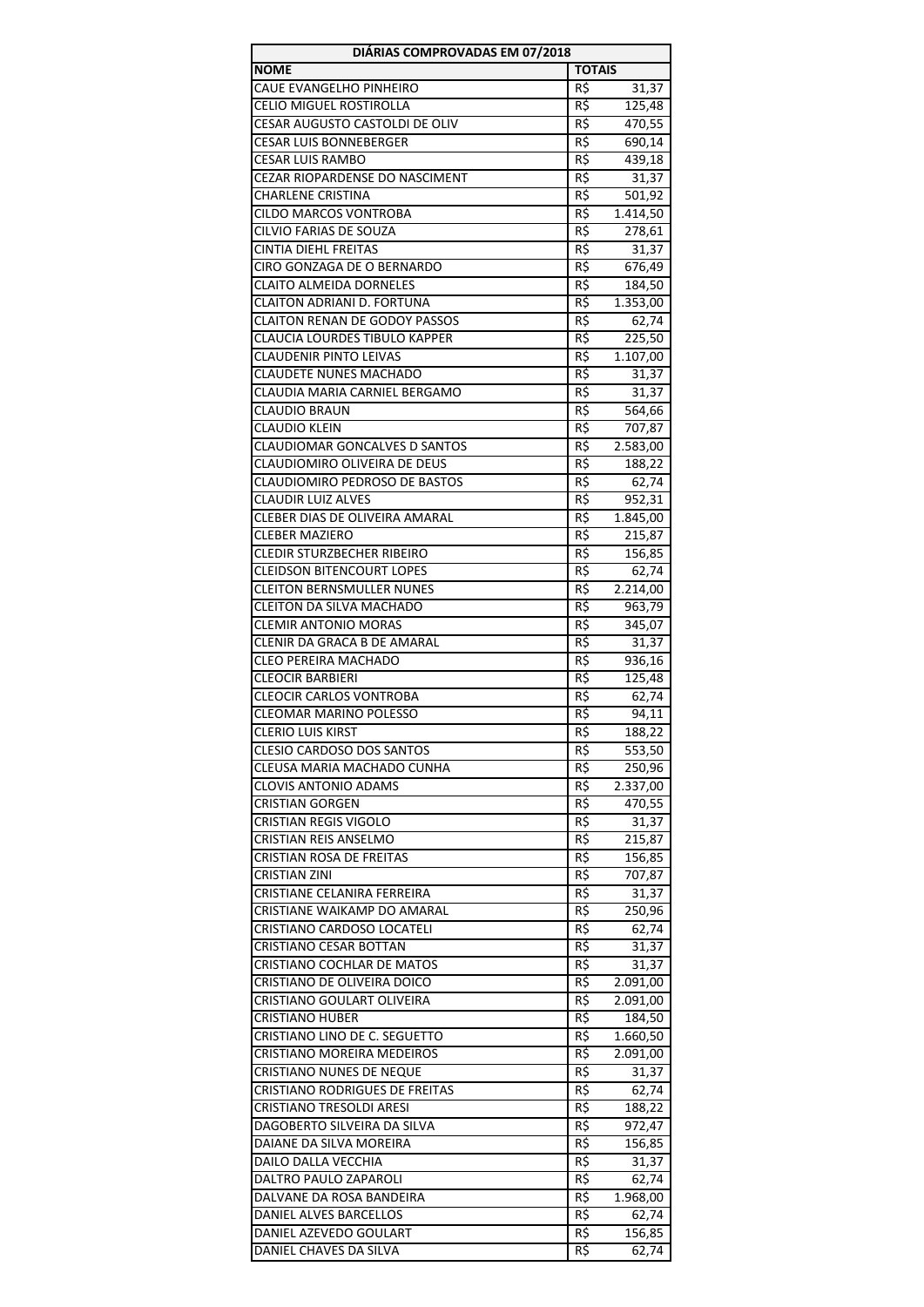| DIÁRIAS COMPROVADAS EM 07/2018                                |                 |                   |
|---------------------------------------------------------------|-----------------|-------------------|
| <b>NOME</b>                                                   | <b>TOTAIS</b>   |                   |
| DANIEL DAMIAN LAUREANO                                        | R\$             | 31,37             |
| DANIEL DOS PASSOS TAVARES                                     | R\$             | 94,11             |
| DANIEL FERRAZ DOS SANTOS                                      | R\$             | 31,37             |
| <b>DANIEL GARCIA</b>                                          | $R\zeta$        | 345,07            |
| DANIEL GONCALVES BOTELHO                                      | R\$             | 31,37             |
| DANIEL HENRIQUE DILKIN                                        | R\$             | 219,59            |
| DANIEL LUIS KRACHEFSKI TEIXEIR                                | R\$             | 62,74             |
| <b>DANIEL POZZATTI</b>                                        | $R\overline{5}$ | 553,50            |
| DANIELA BRUCK MINUSSI                                         | R\$             | 31,37             |
| DANIELE DE MORAIS GONCALVES                                   | R\$             | 1.107,00          |
| <b>DANIELLE MAURER</b>                                        | R\$             | 31,37             |
| DANILO DE MORAES VAZ                                          | R\$             | 369,00            |
| <b>DANTON RENATO DIAS</b>                                     | R\$             | 62,74             |
| DARLAN LORETO DORNELES                                        | R\$             | 2.521,50          |
| <b>DARVIL BUSATTO</b><br><b>DAVI GREQUE LUCAS</b>             | R\$<br>R\$      | 31,37<br>94,11    |
| <b>DAYAN MARQUES VIVIAN</b>                                   | R\$             | 225,50            |
| DEBORA KLOECKNER MACHADO                                      | R\$             |                   |
| DEBORAH FAVERO DE OLIVEIRA                                    | R\$             | 31,37             |
| DEISE PEREIRA MACHADO                                         | R\$             | 31,37<br>1.421,32 |
| <b>DEIVID LUIS PETRY</b>                                      | R\$             | 282,33            |
| DEIVIDE ALISSON WINTER                                        | R\$             | 156,85            |
| DEJALMA JUNIOR B BRIZOLA                                      | R\$             | 31,37             |
| <b>DELCIO PERIN</b>                                           | R\$             | 125,48            |
| DELMAR MATTOS SOUZA                                           | R\$             | 75,17             |
| DENIS DE JOBIM LEAL                                           | R\$             | 125,48            |
| <b>DENISE SCHUTZ</b>                                          | R\$             | 31,37             |
| DENIZ BATISTA DE FREITAS                                      | R\$             | 1.476,00          |
| <b>DEOCLIDES LUCIETTO</b>                                     | $R\zeta$        | 31,37             |
| <b>DEONIR TADEU REIS GIL</b>                                  | R\$             | 439,18            |
| DERLEI DORNELLES JACQUES                                      | R\$             | 219,59            |
| <b>DIEGO BRIAO DIAS</b>                                       | R\$             | 1.599,00          |
| DIEGO COLOMBO SANA                                            | R\$             | 627,40            |
| DIEGO DA SILVA MOREIRA                                        | R\$             | 1.168,50          |
| DIEGO JULIANO GRASEL                                          | R\$             | 31,37             |
| <b>DIEGO MANICA</b>                                           | R\$             | 31,37             |
| DIEGO MATOS VENES                                             | $R\frac{2}{3}$  | 62,74             |
| <b>DIEGO MENTA</b>                                            | R\$             | 31,37             |
| <b>DIEGO NEVES SOARES</b>                                     | R\$             | 156,85            |
| <b>DIEGO STRIEDER</b>                                         | R\$             | 1.660,50          |
| DIEGO TURCATO DUARTE                                          | R\$             | 1.660,50          |
| DIELI DORNELLES BRAGA CAMPAGNE                                | $R\zeta$        | 31,37             |
| <b>DILMAR COLISSI</b>                                         | R\$             | 219,59            |
| <b>DILNEI GOMES DUARTE</b>                                    | $R\zeta$        | 62,74             |
| DILSON MARCIO PANICHI LOPES                                   | R\$             | 62,74             |
| DIOGO ANILDO BELLE REVELANT                                   | R\$             | 31,37             |
| <b>DIOGO GUIMARAES GONCALVES</b>                              | R\$             | 188,22            |
| DIOGO GUSMAO                                                  | R\$             | 62,74             |
| <b>DIOGO NEVES MORAES</b>                                     | R\$             | 184,50            |
| DIOGO NUNES DE ATHAIDES                                       | R\$             | 1.845,00          |
| DIOGO PARISE BENVEGNU                                         | R\$             | 62,74             |
| DIOGO PEREIRA DA SILVEIRA                                     | R\$             | 94,11             |
| DIONATAN DE OLIVEIRA                                          | R\$             | 62,74             |
| <b>DIONATAN FECK DIAS</b>                                     | R\$             | 439,18            |
| DIONATHAN DOS SANTOS SOARES                                   | R\$             | 156,85            |
| DIONISIO LANIUS                                               | R\$             | 2.214,00          |
| DIRCE ISABEL FELTES SCHMITT                                   | $R\zeta$        | 31,37             |
| <b>DIRCEU CHAVIER</b>                                         | R\$             | 188,22            |
| DIRLEI LUIZ BONCOSKI BRIZOLA                                  | R\$             | 62,74             |
| <b>DJEISON FERNANDO STORCK</b>                                | R\$             | 31,37             |
| DOMINGOS SAVIO DE FARIAS                                      | R\$             | 3.075,00          |
| DOUGLAS DA SILVA GAMBA                                        | R\$             | 721,51            |
| DOUGLAS DE AVILA STAUDT                                       | R\$             | 564,66            |
| DOUGLAS DE CARVALHO                                           | R\$             | 1.230,00          |
| DOUGLAS OSCAR GALVAO DO AMARAL<br>DOUGLAS ROBERTO DE OLIVEIRA | R\$<br>R\$      | 31,37<br>62,74    |
|                                                               |                 |                   |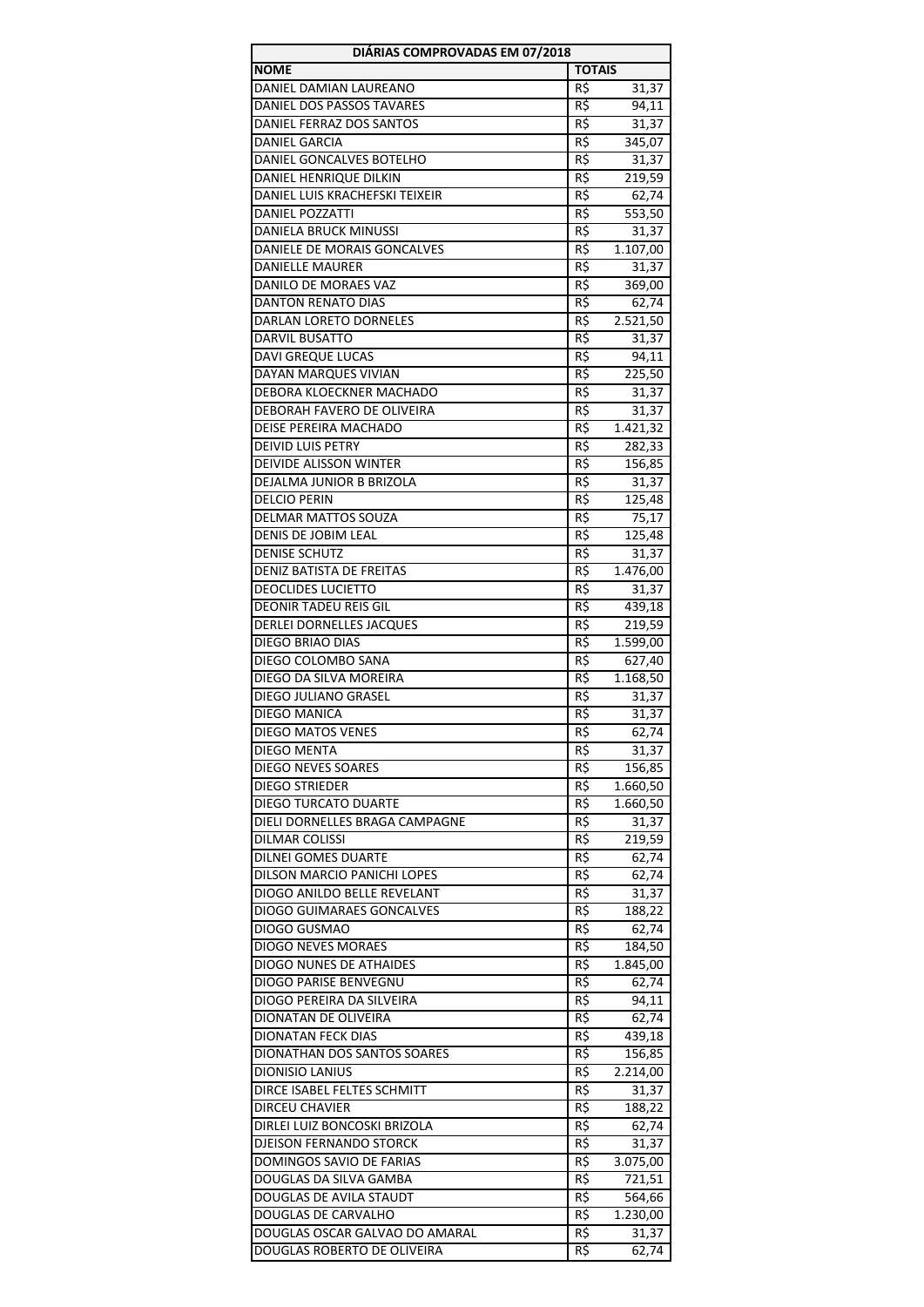| DIÁRIAS COMPROVADAS EM 07/2018                              |                 |                 |
|-------------------------------------------------------------|-----------------|-----------------|
| <b>NOME</b>                                                 | <b>TOTAIS</b>   |                 |
| <b>DOUGLAS SCHEREN</b>                                      | R\$             | 1.660,50        |
| DULCAMAR ELISANDRO CONCEICAO                                | R\$             | 1.079,35        |
| <b>EDEMAR ANTONIO BURATTI</b>                               | R\$             | 125,48          |
| EDER BENITES DE A DOS SANTOS                                | $R\zeta$        | 62,74           |
| <b>EDER FERNANDES IFRAN</b>                                 | R\$             | 62,74           |
| EDER LUIS PINTO BERTUOL                                     | R\$             | 690,14          |
| EDER MACHADO MORAES                                         | R\$             | 955,11          |
| <b>EDERSON ALMEIDA</b>                                      | R\$             | 219,59          |
| EDERSON ALMEIDA DE OLIVEIRA                                 | R\$             | 62,74           |
| <b>EDIMAR JOSE MARIO</b>                                    | $R\overline{S}$ | 156,85          |
| EDINELSON CARLOS DOS S LIMA                                 | R\$             | 749,16          |
| <b>EDISON DE MORAES</b><br><b>EDMILSON RODRIGUES VIEGAS</b> | R\$<br>R\$      | 375,83          |
| EDSON JOSBENTI GOTTARDO                                     | R\$             | 31,37           |
| <b>EDSON JOSE SCHNEIDER</b>                                 | R\$             | 62,74<br>156,85 |
| <b>EDSON LUIS KERN</b>                                      | R\$             | 282,33          |
| EDSON MARIAO OLIVEIRA PITUCO                                | R\$             | 184,50          |
| <b>EDSON NESTOR EMMEL</b>                                   | R\$             | 1.735,65        |
| EDU DA SILVA MARQUES                                        | R\$             | 721,51          |
| <b>EDUARDO BAMMANN</b>                                      | R\$             | 156,85          |
| EDUARDO BARBOSA CARVALHO                                    | R\$             | 202,31          |
| EDUARDO DOBRACHINSKI BARBOSA                                | R\$             | 31,37           |
| EDUARDO FERREIRA DE OLIVEIRA                                | R\$             | 31,37           |
| EDUARDO FERREIRA FILHO                                      | R\$             | 31,37           |
| EDUARDO JORGE DE QUEVEDO                                    | R\$             | 31,37           |
| EDUARDO LEAL DE B FARIAS                                    | R\$             | 256,87          |
| EDUARDO PEREIRA ALVES                                       | R\$             | 1.872,33        |
| EDUARDO RAMALHO TOWNSEND                                    | R\$             | 345,07          |
| <b>EDUARDO RAMOS BORBA</b>                                  | $R\zeta$        | 345,07          |
| EDUARDO SILVA DE ALMEIDA                                    | R\$             | 31,37           |
| EDUARDO SILVA DOS SANTOS                                    | R\$             | 439,18          |
| EDUARDO ZANCHI MAFALDA                                      | R\$             | 31,37           |
| <b>EDUINO HOFFERBER</b>                                     | R\$             | 219,59          |
| ELADIO LUIZ RIOS SOUZA                                      | R\$             | 2.767,50        |
| <b>ELAINE KIRSCH</b>                                        | R\$             | 31,37           |
| ELANDRO WOZEAK CANIELA                                      | R\$             | 31,37           |
| ELDER DA LUZ DIAS                                           | R\$             | 219,59          |
| ELDER PEREIRA BONORINO                                      | R\$             | 215,87          |
| ELDER SCHUMAN NOGUEIRA                                      | $R\zeta$        | 4.551,00        |
| ELEMAR ERENI WRUBEL                                         | R\$             | 94,11           |
| ELIANE ANDRIOLI MATOS MARAFON                               | R\$             | 156,85          |
| <b>ELIANE DE BRITTO</b>                                     | R\$             | 31,37           |
| ELIANE DE FATIMA BRUM DE SOUZA                              | R\$             | 156,85          |
| <b>ELIANE LEMOS SANTOS</b>                                  | R\$             | 31,37           |
| ELIANE RODRIGUES CASTILHO                                   | R\$             | 658,77          |
| <b>ELIAS PINTO COSTA</b>                                    | R\$             | 125,48          |
| ELIETE RAQUEL EIDELWEIN OLIVEI                              | R\$             | 31,37           |
| ELIEZER DA ROSA MORAIS<br>ELIEZER MULLER BLANK              | R\$             | 31,37           |
|                                                             | R\$             | 31,37           |
| ELISA HILDETH SILVEIRA RODRIGU<br>ELISANDRO GOERGEN VOGEL   | R\$<br>R\$      | 62,74<br>31,37  |
| ELISANGELO SCHEUER                                          | R\$             | 525,85          |
| ELISIANE LAZZARE VIDORI                                     | R\$             | 62,74           |
| <b>ELLEN STEIN</b>                                          | R\$             | 439,18          |
| ELOIR TADEU LEAL FAGUNDES                                   | R\$             | 184,50          |
| ELOISA DOBERSTEIN DE MOURA                                  | R\$             | 94,11           |
| ELTON ALVES DE CAMARGO                                      | R\$             | 1.107,00        |
| <b>ELTON LEAL MOSSATE</b>                                   | R\$             | 184,50          |
| ELTON LEONARDO PRIOTTO                                      | R\$             | 62,74           |
| ELTON LUTHER NOGUEIRA                                       | R\$             | 861,00          |
| ELTON MARION DA ROSA POHLMANN                               | R\$             | 2.214,00        |
| ELTON MARQUES DA ROSA                                       | R\$             | 941,10          |
| ELTON MATIOLA VIEIRA                                        | R\$             | 31,37           |
| ELTON TEIXEIRA BERNEIRA                                     | R\$             | 184,50          |
| <b>ELTON VALMOR FRANCK</b>                                  | R\$             | 31,37           |
| EMERSON LUIS CHARAO JOBIM                                   | R\$             | 1.537,50        |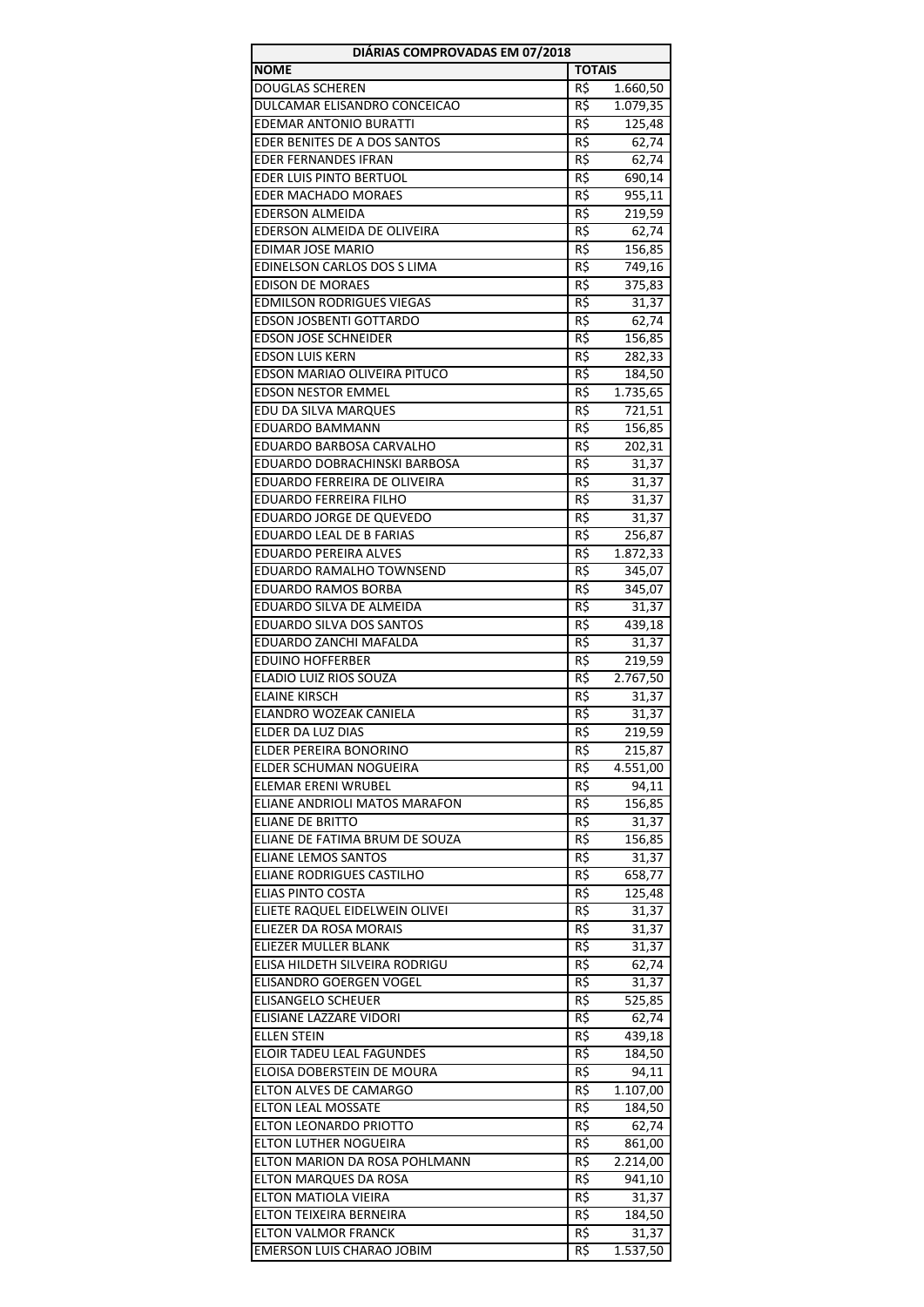| DIÁRIAS COMPROVADAS EM 07/2018        |                 |          |
|---------------------------------------|-----------------|----------|
| <b>NOME</b>                           | <b>TOTAIS</b>   |          |
| EMERSON LUIZ DOS ANJOS PEREIRA        | R\$             | 184,50   |
| EMILIO OLIVEIRA DE OLIVEIRA           | R\$             | 2.214,00 |
| <b>EMMANUEL AVANCINI SCHIAM</b>       | R\$             | 2.214,00 |
| ENIO RIBEIRO DA SILVA                 | R\$             | 1.783,50 |
| <b>ENIO RICARDO TELLES</b>            | R\$             | 282,33   |
| <b>ERALDO LUIS DOS SANTOS FERREIR</b> | R\$             | 156,85   |
| ERICO DA CUNHA NOGUEIRA               | R\$             | 31,37    |
| <b>ERMOGENES BODANESE</b>             | $R\zeta$        | 31,37    |
| ERNANI EDUARDO NYSTROM                | R\$             | 225,50   |
| <b>EUGENIO PEREZ FERREIRA</b>         | R\$             | 909,73   |
| <b>EUGENIO RICARDO MAES</b>           | R\$             | 2.214,00 |
| EULOGIO RODRIGUES ORNES FILHO         | R\$             | 156,85   |
| EVANDRO BOLZAN                        | R\$             | 1.127,18 |
| EVANDRO DA SILVA                      | R\$             | 2.675,87 |
| EVANDRO DE OLIVEIRA                   | R\$             | 62,74    |
| <b>EVANDRO KIEVEL</b>                 | R\$             | 62,74    |
| EVANDRO LUIZ ALVES CARDOSO            | R\$             | 31,37    |
| <b>EVANISE DOS SANTOS TEIXEIRA</b>    | R\$             | 256,87   |
| EVERALDO VIEIRA DE SOUZA              | R\$             | 1.476,00 |
| <b>EVERSON DE CONTO</b>               | R\$             | 31,37    |
| EVERSON DOS SANTOS SOUZA              | R\$             | 533,29   |
| <b>EVERTO DA ROSA CAMARGO</b>         | R\$             | 369,00   |
| <b>EVERTON AGUIRRE DOS SANTOS</b>     | R\$             | 125,48   |
| EVERTON ANDRE DA SILVA                | $R\overline{5}$ | 376,44   |
| <b>EVERTON CERATTI BONATTO</b>        | R\$             | 345,07   |
| <b>EVERTON DIAS PADILHA</b>           | R\$             | 62,74    |
| <b>EVERTON E DE V SCHONS</b>          | R\$             | 31,37    |
| <b>EVERTON MAGALHAES JACQUES</b>      | R\$             | 1.107,00 |
| <b>EVERTON NUNES TASCHETTO</b>        | R\$             | 62,74    |
| <b>FABIANE FROIS BAZANELLA</b>        | R\$             | 627,40   |
| <b>FABIANE SCHWEDE</b>                | $R\zeta$        | 31,37    |
| <b>FABIANO CASSOL DE VARGAS</b>       | R\$             | 215,87   |
| FABIANO DOS SANTOS PAIM               | R\$             | 407,81   |
| <b>FABIANO FREITAG</b>                | R\$             | 31,37    |
| <b>FABIANO JARBAS PEDRALLI</b>        | R\$             | 616,24   |
| FABIANO MACHADO ALVES                 | R\$             | 31,37    |
| FABIANO MELO ESPINOSA                 | R\$             | 62,74    |
| <b>FABIANO MULLER MARTINS</b>         | R\$             | 615,00   |
| FABIANO SASSO                         | R\$             | 31,37    |
| FABIO ALEX MARQUES DE SOUZA           | R\$             | 282,33   |
| <b>FABIO ALFREDO REDECKER</b>         | R\$             | 62,74    |
| <b>FABIO ANTONIO SIRENA</b>           | R\$             | 62,74    |
| <b>FABIO ARAUJO LOPES</b>             | R\$             | 738,00   |
| FABIO AUGUSTO PEREIRA DE SOUZA        | R\$             | 1.783,50 |
| <b>FABIO BASTIANI PIAZER</b>          | R\$             | 313,70   |
| <b>FABIO CAMUCCE</b>                  | R\$             | 125,48   |
| FABIO JOSE DA SILVA GIBBON            | R\$             | 1.660,50 |
| <b>FABIO LUIS MATTES</b>              | R\$             | 3.690,00 |
| <b>FABIO LUIS RHODEN</b>              | R\$             | 676,50   |
| FABIO MARCELO DE PAULA PAVLAK         | R\$             | 1.660,50 |
| <b>FABIO MARCELO OLING</b>            | R\$             | 125,48   |
| <b>FABIO MARTINS DOS SANTOS</b>       | R\$             | 846,99   |
| FABIO NETO DA SILVA BARCELOS          | R\$             | 125,48   |
| <b>FABIO RICARDO PINTO CANALS</b>     | R\$             | 746,07   |
| <b>FABIO ROBERTO SANTANA DA SILVE</b> | R\$             | 313,70   |
| <b>FABIO ROGERIO WIEDTKENPER</b>      | R\$             | 345,07   |
| FABIO TADEU FURTI SANTIAGO            | R\$             | 31,37    |
| <b>FABRICIO RAMOS SEGATTO</b>         | R\$             | 307,50   |
| FATIMA LACI P FONSECA NUNES           | R\$             | 369,00   |
| FATIMA ROSANE MACHADO NUNES           | R\$             | 94,11    |
| FELIPE AMADOR TAMANINI                | R\$             | 345,07   |
| FELIPE AUGUSTO BONZANINI              | R\$             | 683,01   |
| <b>FELIPE BRACHT</b>                  | R\$             | 125,48   |
| FELIPE CORDEIRO PANAZZOLO             | R\$             | 1.045,50 |
| FELIPE COSTA DA CUNHA                 | R\$             | 94,11    |
| <b>FELIPE HUFF</b>                    | R\$             | 62,74    |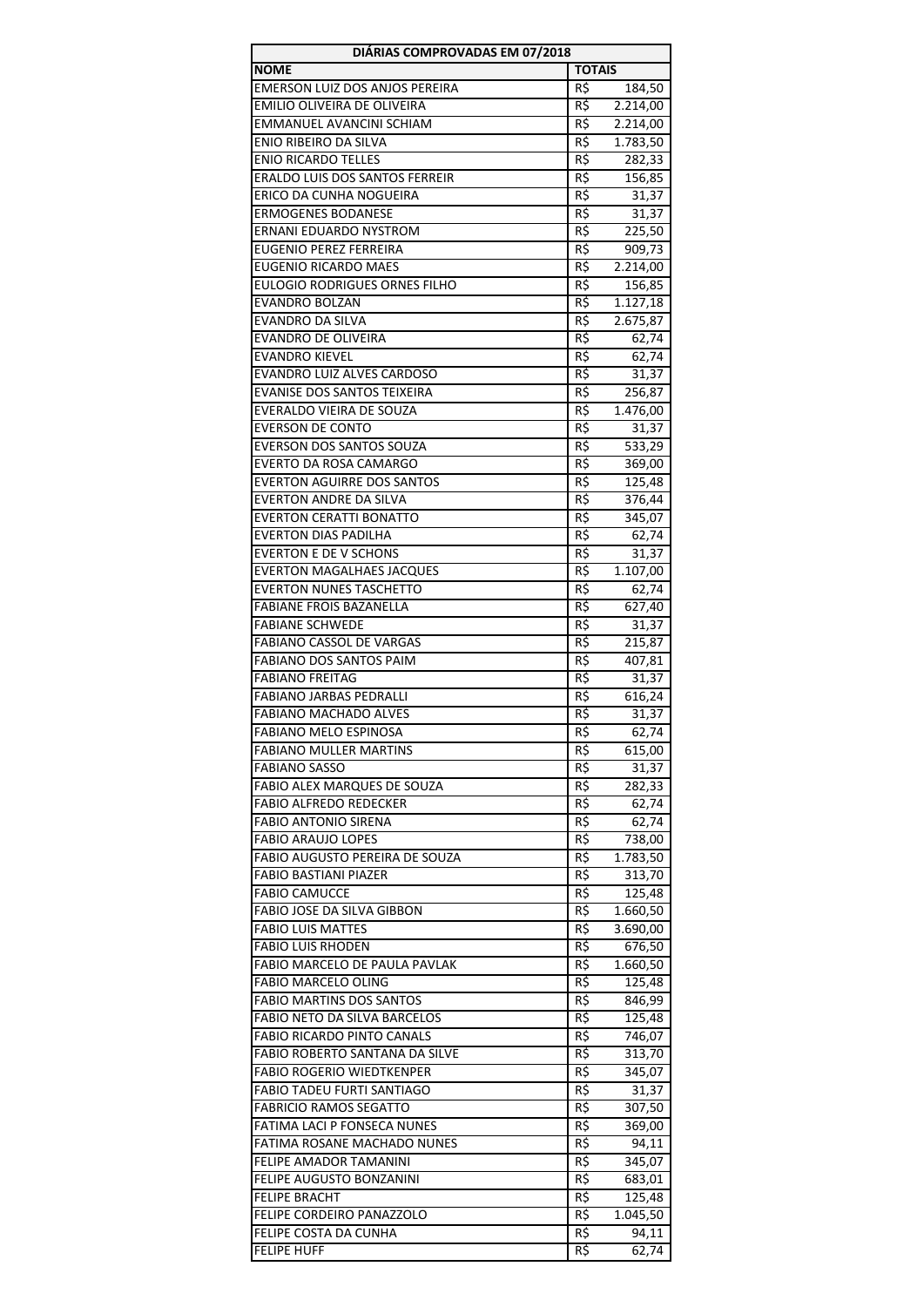| DIÁRIAS COMPROVADAS EM 07/2018                                    |               |                      |
|-------------------------------------------------------------------|---------------|----------------------|
| <b>NOME</b>                                                       | <b>TOTAIS</b> |                      |
| <b>FELIPE KERCHER</b>                                             | R\$           | 553,50               |
| <b>FELIPE LAMB WERNER</b>                                         | R\$           | 307,50               |
| FELIPE LORETO DO PRADO                                            | R\$           | 94,11                |
| <b>FELIPE RIBEIRO DE FREITAS</b>                                  | R\$           | 1.968,00             |
| <b>FELIPE RODRIGUES GOMES</b>                                     | R\$           | 313,70               |
| FELIPE VIGNOL DA SILVA                                            | R\$           | 984,00               |
| FERNANDA COSTA DA R GUEDES                                        | R\$           | 31,37                |
| FERNANDA SCHERER BRAUN                                            | R\$           | 31,37                |
| FERNANDO BOHRER DE OLIVEIRA                                       | R\$           | 94,11                |
| FERNANDO KULMAN BARRETO                                           | R\$           | 94,11                |
| <b>FERNANDO RODRIGUES</b>                                         | R\$           | 62,74                |
| FERNANDO SANGIOGO HAAS<br>FILIPE MINUSSI ROSSI                    | R\$<br>R\$    | 62,74                |
| FLAVIO ANTONIO COLPO                                              | R\$           | 184,50               |
| FLAVIO AUGUSTO LUZ DA ROSA                                        | R\$           | 1.599,00<br>31,37    |
| FLAVIO LUAN MULLER FREITAS                                        | R\$           | 31,37                |
| FLAVIO RONI SILVEIRA MARQUES                                      | R\$           | 372,72               |
| FLORIBAL DA CUNHA FIALHO                                          | R\$           | 922,50               |
| FLORICIO ALEXIS GOMES MIRANDA                                     | R\$           | 1.414,50             |
| FRANCIELIE APARECIDA LAVARDA D                                    | R\$           | 31,37                |
| FRANCISCO GERALDO GRASS DE ALM                                    | R\$           | 1.660,50             |
| <b>GABRIEL AREND</b>                                              | R\$           | 94,11                |
| GABRIEL KAVITZ MOTTA DA SILVA                                     | R\$           | 125,48               |
| GABRIEL LISMAR MORGAN GREGORIO                                    | R\$           | 188,22               |
| GABRIEL LUIZ VENCATO                                              | R\$           | 278,61               |
| GABRIELA DE LIMA                                                  | R\$           | 369,00               |
| GABRIELA MARINA POMPEO QUEIROZ                                    | R\$           | 31,37                |
| <b>GABRIELI RODRIGUES DE AVILA</b>                                | R\$           | 31,37                |
| GARI BIBIANO DA ROSA CRIXEL                                       | R\$           | 31,37                |
| <b>GASPAR VICENTE BINSFELD</b>                                    | R\$           | 125,48               |
| <b>GELCY SCHNEIDER</b>                                            | $R\zeta$      | 188,22               |
| <b>GELSON LENZ</b>                                                | R\$           | 615,00               |
| <b>GELSON LUIZ FACCIN</b>                                         | R\$           | 31,37                |
| <b>GEOMAR CHAGAS ODORICO</b>                                      | R\$           | 307,50               |
| <b>GEOVANI ANDRE VAZ</b>                                          | R\$           | 1.911,46             |
| GERALDO NICOLAU FONTOURA                                          | R\$           | 94,11                |
| GERALDO RUDIMAR DE JESUS MELOS                                    | R\$           | 62,74                |
| GERMANO JUAREZ PEREIRA PEDROSO                                    | R\$           | 313,70               |
| GERSON HAAS                                                       | R\$           | 155,61               |
| <b>GERSON HAMMES</b>                                              | R\$           | $\overline{553}$ ,50 |
| <b>GERSON KLEIN</b>                                               | R\$           | 188,22               |
| <b>GERSON MENEZES NUNES</b>                                       | R\$           | 188,22               |
| GIANCARLO KOSBY SCHMITT                                           | R\$           | 31,37                |
| GILBERTO DA SILVA JOB                                             | R\$           | 125,48               |
| <b>GILBERTO GUILHERME ROESE</b><br>GILBERTO SCHAEFFER DE BASTIANI | R\$           | 94,11                |
| <b>GILCEU SIMONETTI</b>                                           | R\$<br>R\$    | 31,37<br>188,22      |
| GILMAR ALBERTO A. TERRES                                          | R\$           | 62,74                |
| GILMAR AZEREDO WALLAU                                             | R\$           | 31,37                |
| <b>GILMAR ELENILTO PIRES</b>                                      | R\$           | 1.783,50             |
| GILMAR JOSE SKOWRONSKI                                            | R\$           | 62,74                |
| GILMAR MIRANDA DE PAULA                                           | R\$           | 31,37                |
| GILMARA DE BORBA MELO                                             | R\$           | 31,37                |
| GILNEI NOGUEIRA DE SOUZA                                          | R\$           | 375,83               |
| GILSON DOS SANTOS FERREIRA                                        | R\$           | 125,48               |
| <b>GILSONEY KRUGER</b>                                            | R\$           | 94,11                |
| GILVAN DINIZ TAYLOR DE ALMEIDA                                    | R\$           | 94,11                |
| GILVAN GOMES VIVIAN                                               | R\$           | 94,11                |
| <b>GIORGIO BENHUR RUI MASTELLA</b>                                | R\$           | 31,37                |
| <b>GIOVANI ALBERTO BACIN</b>                                      | R\$           | 125,48               |
| GIOVANI DA SILVA FORNARI                                          | R\$           | 188,22               |
| GIOVANI MARTINS DE SOUZA                                          | R\$           | 1.059,77             |
| GIOVANI PEDROSO DA SILVA                                          | R\$           | 1.537,50             |
| GIOVANI RODRIGUES                                                 | R\$           | 922,50               |
| GIOVANI TRICAI                                                    | R\$           | 430,50               |
| GISELE APARECIDA DE MIRANDA DO                                    | R\$           | 219,59               |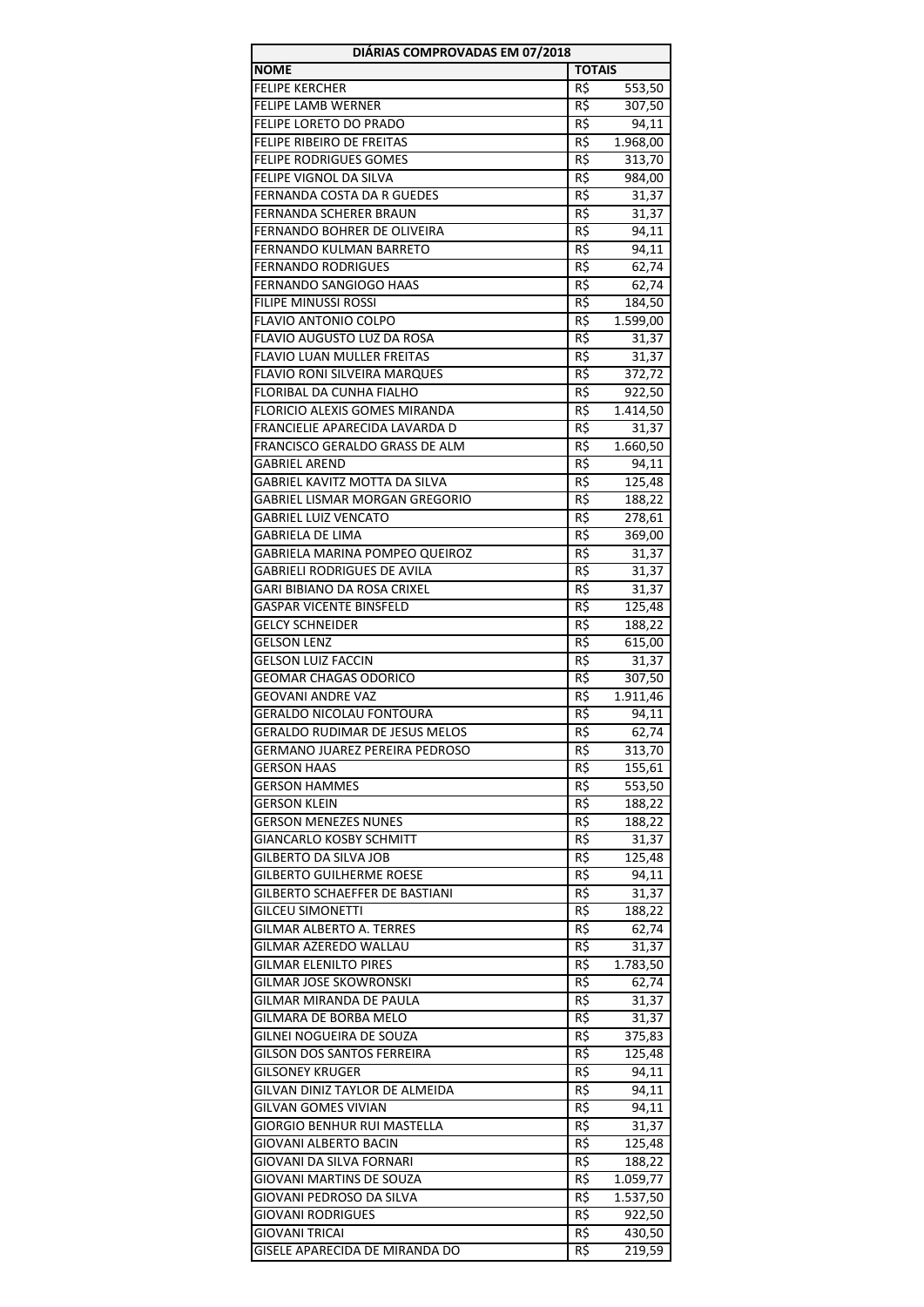| DIÁRIAS COMPROVADAS EM 07/2018        |                 |          |
|---------------------------------------|-----------------|----------|
| <b>NOME</b>                           | <b>TOTAIS</b>   |          |
| <b>GIULIANER GONZALES DE GONZALES</b> | R\$             | 62,74    |
| GIULIANO CRAUSS DARONCO               | R\$             | 31,37    |
| GIVANILDO JOSE DOS ANJOS              | R\$             | 313,70   |
| <b>GLENIO LUIZ MOMBACH</b>            | R\$             | 1.107,00 |
| <b>GRACIELA PEROBA BATISTA</b>        | R\$             | 62,74    |
| <b>GUILHERME ALEXANDRE WOBETO</b>     | R\$             | 376,44   |
| <b>GUILHERME DA SILVA GUTLER</b>      | $R\zeta$        | 62,74    |
| <b>GUILHERME DE OLIVEIRA SANTOS</b>   | R\$             | 62,74    |
| <b>GUILHERME FREDERICO T FLECK</b>    | R\$             | 31,37    |
| <b>GUILHERME IGNACIO CABELLO</b>      | R\$             | 62,74    |
| <b>GUILHERME PAIVA GOMES</b>          | R\$             | 2.091,00 |
| <b>GUSTAVO ALBERTO RIFFEL</b>         | R\$             | 501,92   |
| <b>GUSTAVO DE OLIVEIRA E SILVA</b>    | R\$             | 62,74    |
| GUSTAVO GOULART MINUZZI               | R\$             | 3.382,50 |
| GUSTAVO LOURO MADEIRA                 | R\$             | 31,37    |
| <b>GUSTAVO MACHADO OTTO</b>           | R\$             | 94,11    |
| <b>GUSTAVO ROCKENBACK</b>             | R\$             | 31,37    |
| <b>GUSTAVO ZANIOL MARSILIO</b>        | R\$             | 62,74    |
| HELENA ANACLETO DOS SANTOS            | R\$             | 430,50   |
| <b>HELERSON MELGAREJO MACIEL</b>      | R\$             | 31,37    |
| HELIO ALCANTARA M ALVAREZ             | R\$             | 742,03   |
| HELIO BETIM DOS SANTOS                | R\$             | 3.013,50 |
| <b>HELLEN RODRIGUES ROCHA</b>         | $R\overline{5}$ | 125,48   |
| HENRIQUE ANTUNES WEDIG                | R\$             | 533,29   |
| <b>HERBI DINEI KLEIN</b>              | R\$             | 2.767,50 |
| <b>HILARIO VOGT</b>                   | R\$             | 31,37    |
| HILSON ORESTES PETER JUNIOR           | R\$             | 156,85   |
| HUDINI CHIARAMONTE MACIEL             | R\$             | 470,55   |
| <b>HUGO ADRIANO OGLIARI</b>           | R\$             | 62,74    |
| <b>HUMBERTO MINOZZO</b>               | $R\overline{S}$ | 125,48   |
| <b>IANELI OLIVEIRA DO PRADO</b>       | R\$             | 375,83   |
| IGNACIO JOSE DE ARAUJO MAHFUZ         | R\$             | 31,37    |
| <b>IGOR CARDOSO PEREIRA</b>           | R\$             | 3.690,00 |
| <b>IGOR SANTOS ELIAS</b>              | R\$             | 470,55   |
| <b>IGOR VANDRE REZNER</b>             | R\$             | 62,74    |
| <b>IGOR XAVIER DE FIGUEIREDO</b>      | R\$             | 2.214,00 |
| ILDA ELISANGELA SOUZA GRASS           | R\$             | 282,33   |
| <b>INAJA MACIEL RAMOS</b>             | R\$             | 31,37    |
| <b>INRI MORALES BENEDETTI</b>         | R\$             | 1.149,53 |
| IRENO LOUREIRO DORNELLES NETTO        | R\$             | 125,48   |
| <b>IRONI SANTOS DA CONCEICAO</b>      | R\$             | 31,37    |
| <b>ISABEL CRISTINA DA CRUZ DRESCH</b> | R\$             | 31,37    |
| <b>ISABEL PITTA KLEIN</b>             | R\$             | 184,50   |
| <b>ISMAEL LAUX GHISIO</b>             | R\$             | 553,50   |
| <b>ISRAEL DE OLIVEIRA BEIRO</b>       | R\$             | 31,37    |
| <b>ISRAEL DIEGO PINTO MARTINS</b>     | R\$             | 815,62   |
| <b>ITAMAR FORATI NUNES</b>            | R\$             | 31,37    |
| <b>IURI SANT ANA PACICO</b>           | R\$             | 313,70   |
| <b>IVAIR PASQUALI</b>                 | R\$             | 62,74    |
| <b>IVAN CARLOS PALUDO</b>             | R\$             | 31,37    |
| IVANIO VARGAS DA ROSA                 | R\$             | 188,22   |
| IVANOR ADELAR PETTER                  | R\$             | 188,22   |
| <b>IVETE CARMEN PORTH</b>             | R\$             | 31,37    |
| <b>IVO ANTONIO SOBIS</b>              | R\$             | 94,11    |
| <b>IVO MARIO NALIN</b>                | R\$             | 1.490,88 |
| IZETE APARECIDA C BARROZO             | R\$             | 31,37    |
| JACENIR DOS SANTOS BARBOZA            | R\$             | 31,37    |
| JACI TERESINHA ZIMMER THOMAS          | R\$             | 31,37    |
| JACKSON ANDREI FLORES MACHADO         | R\$             | 125,48   |
| JACKSON SAINT PIERRE D RITTER         | R\$             | 1.352,98 |
| <b>JACO WILLE STAUDT</b>              | R\$             | 31,37    |
| JACQUELINE BEATRIZ FARIAS CARV        | R\$             | 31,37    |
| JACQUELINE DOS SANTOS RIEGEL          | R\$             | 1.230,00 |
| <b>JACSON HAUSCHILD</b>               | R\$             | 769,37   |
| JADER MAYER DA SILVA                  | R\$             | 1.660,50 |
| JADIR AURI RHODEN                     | R\$             | 627,40   |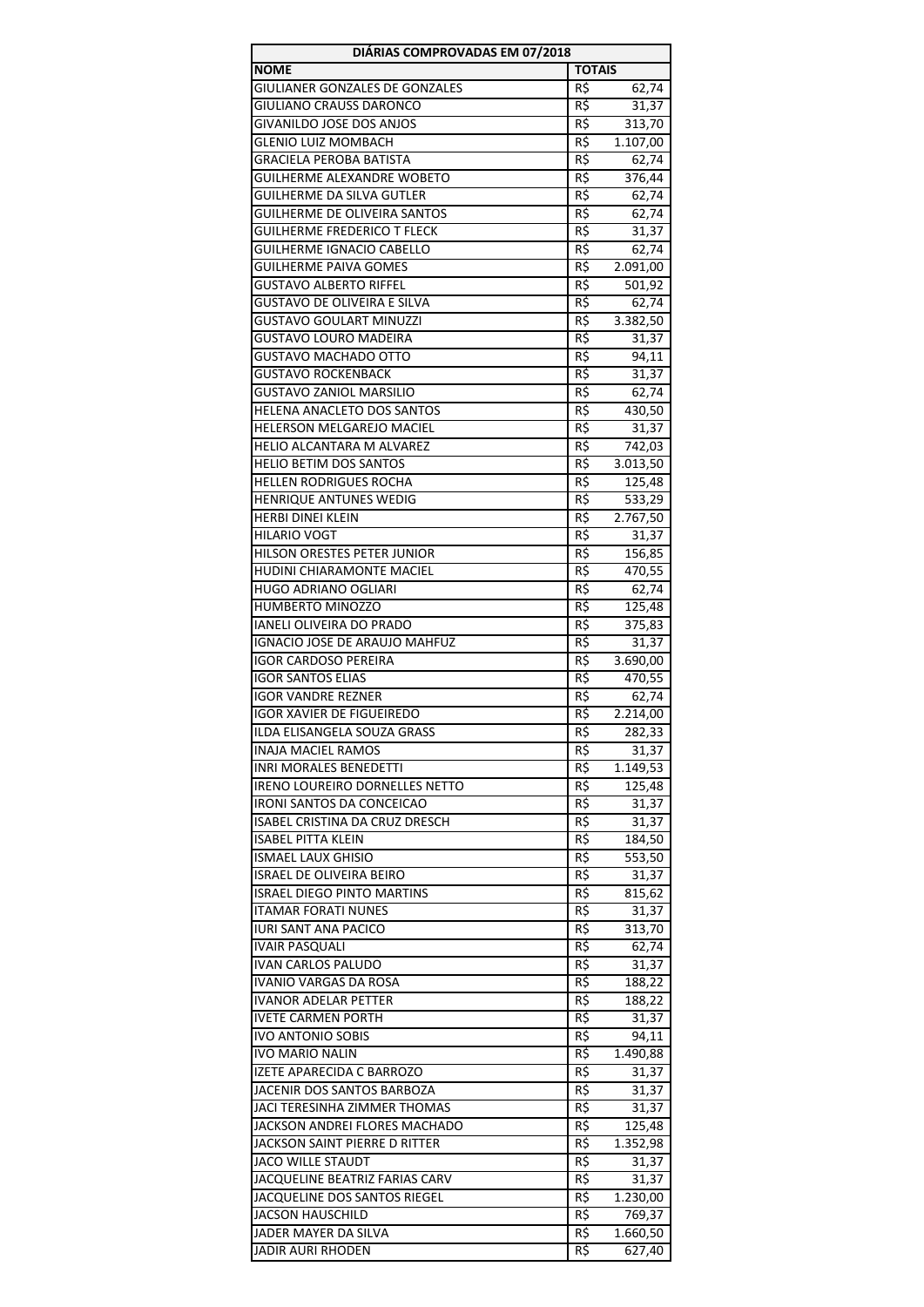| DIÁRIAS COMPROVADAS EM 07/2018   |                 |          |
|----------------------------------|-----------------|----------|
| <b>NOME</b>                      | <b>TOTAIS</b>   |          |
| JAIME DOS SANTOS GONCALVES       | R\$             | 553,50   |
| JAIME LUIZ BERSCH                | R\$             | 125,48   |
| JAIR ALFREDO ANTONIO CARVALHO    | R\$             | 125,48   |
| JAIR CORSETTI MACHADO            | R\$             | 156,85   |
| JAIR DE CONTO                    | R\$             | 31,37    |
| <b>JAIR GHISOLFI</b>             | R\$             | 94,11    |
| <b>JAIR JABLONSKI</b>            | R\$             | 1.414,50 |
| JAIR MARINHO JARDIM DA SILVA     | $R\overline{5}$ | 31,37    |
| JAIRO PAULO DO NASCIMENTO        | R\$             | 125,48   |
| JANETE SATIQ MARTINS             | R\$             | 1.722,00 |
| JANICE NUNES TUPARAY             | R\$             | 307,50   |
| JAQUELINE CASTRO BORGES          | R\$             | 156,85   |
| <b>JAQUELINE CELLA</b>           | R\$             | 62,74    |
| <b>JAQUES ALEX TANSCHEIT</b>     | R\$             | 31,37    |
| JAQUES DE LIMA OLIVEIRA          | R\$             | 156,85   |
| JARBAS ARY DE OLIVEIRA           | R\$             | 250,96   |
| JARDEL PIZZUTTI GRIEBELER        | R\$             | 156,85   |
| JARGER DA ROSA SILVA             | R\$             | 31,37    |
| JAURO ROSA DO NASCIMENTO         | R\$             | 282,33   |
| JAYME SIDNEY LEMOS JUNIOR        | R\$             | 31,37    |
| JAYNE DE FATIMA RITTES MACHADO   | R\$             | 1.229,99 |
| JEAN CARLOS BRANDAO DE SOUZA     | R\$             | 31,37    |
| JEAN CARLOS CORREA CARNEIRO      | R\$             | 156,85   |
| JEAN CARLOS MACHADO              | R\$             | 31,37    |
| JEAN DELANJE NUNES LEAO          | R\$             | 852,90   |
| JEDER PINHEIRO GLORIA            | R\$             | 31,37    |
| JEDERSON DOS SANTOS AGLIARDI     | R\$             | 62,74    |
| JEFERSON DA VEIGA DE OLIVEIRA    | R\$             | 553,50   |
| JEFERSON DELGADO DA SILVA        | $R\zeta$        | 690,14   |
| JEFERSON ELIAS KASPER            | R\$             | 741,72   |
| JEFERSON IRIBARREM DE OLIVEIRA   | R\$             | 31,37    |
| JEFERSON MENEZES PALACIOS        | R\$             | 407,81   |
| <b>JEFERSON TRESSOLDI</b>        | R\$             | 31,37    |
| JEFFERSON DALANHOL               | R\$             | 62,74    |
| <b>JEISON RICARDO PERES</b>      | R\$             | 658,77   |
| JERONIMO BOEIRA AMBOS            | R\$             | 31,37    |
| JERRI ANTONIO TATSCH             | R\$             | 591,70   |
| JERRI AURI ASSUMPCAO DA SILVA    | R\$             | 62,74    |
| JERSON BARBOZA VINHAS            | R\$             | 313,70   |
| <b>JESSICA DANIELI KUNZ</b>      | R\$             | 867,20   |
| <b>JESSICA HANKE BOTTEGA</b>     | R\$             | 62,74    |
| JESSICA SABRINA DE SOUZA         | R\$             | 94,11    |
| JESUM CARLOS CARVALHO            | R\$             | 588,59   |
| JOAILSON NASCIMENTO DA SILVA     | R\$             | 1.537,50 |
| <b>JOANEI ANTONELLI</b>          | R\$             | 125,48   |
| JOAO ALFREDO SOARES DA SILVA     | R\$             | 31,37    |
| JOAO ANTONIO STEFFEN             | R\$             | 2.214,00 |
| JOAO BALBINO DIAS FILHO          | R\$             | 2.214,00 |
| JOAO BATISTA DE ALMEIDA          | R\$             | 909,73   |
| JOAO BATISTA PAILLO MACHADO      | R\$             | 62,74    |
| JOAO CARLOS DE MATTOS DUTRA      | R\$             | 188,22   |
| JOAO CARLOS EVARISTO RUSSI       | R\$             | 313,70   |
| JOAO CARLOS MELO NORONHA         | R\$             | 184,50   |
| <b>JOAO CARLOS SCHMITZ</b>       | R\$             | 156,85   |
| JOAO FABIO DE PARIS              | R\$             | 31,37    |
| JOAO JOSE MULLER WINTER          | R\$             | 219,59   |
| JOAO LUIS SCHMAEDECKE            | R\$             | 1.660,50 |
| JOAO PAULO BENDER FYDRYSZEWSKI   | R\$             | 1.052,32 |
| JOAO RICARDO JAHN                | R\$             | 31,37    |
| <b>JOAO ROGERIO OLIVEIRA</b>     | R\$             | 188,22   |
| JOAO SISLOMAR DE MELLO           | R\$             | 31,37    |
| JOAO VANTUIR VANACOR             | R\$             | 62,74    |
| <b>JOCELI GONCALVES GUTERRES</b> | R\$             | 342,65   |
| JOCELI STAN DE OLIVEIRA          | R\$             | 31,37    |
| <b>JOCELITO MEDEIROS</b>         | R\$             | 31,37    |
| JOEL DUARTE OLIVEIRA             | R\$             | 219,59   |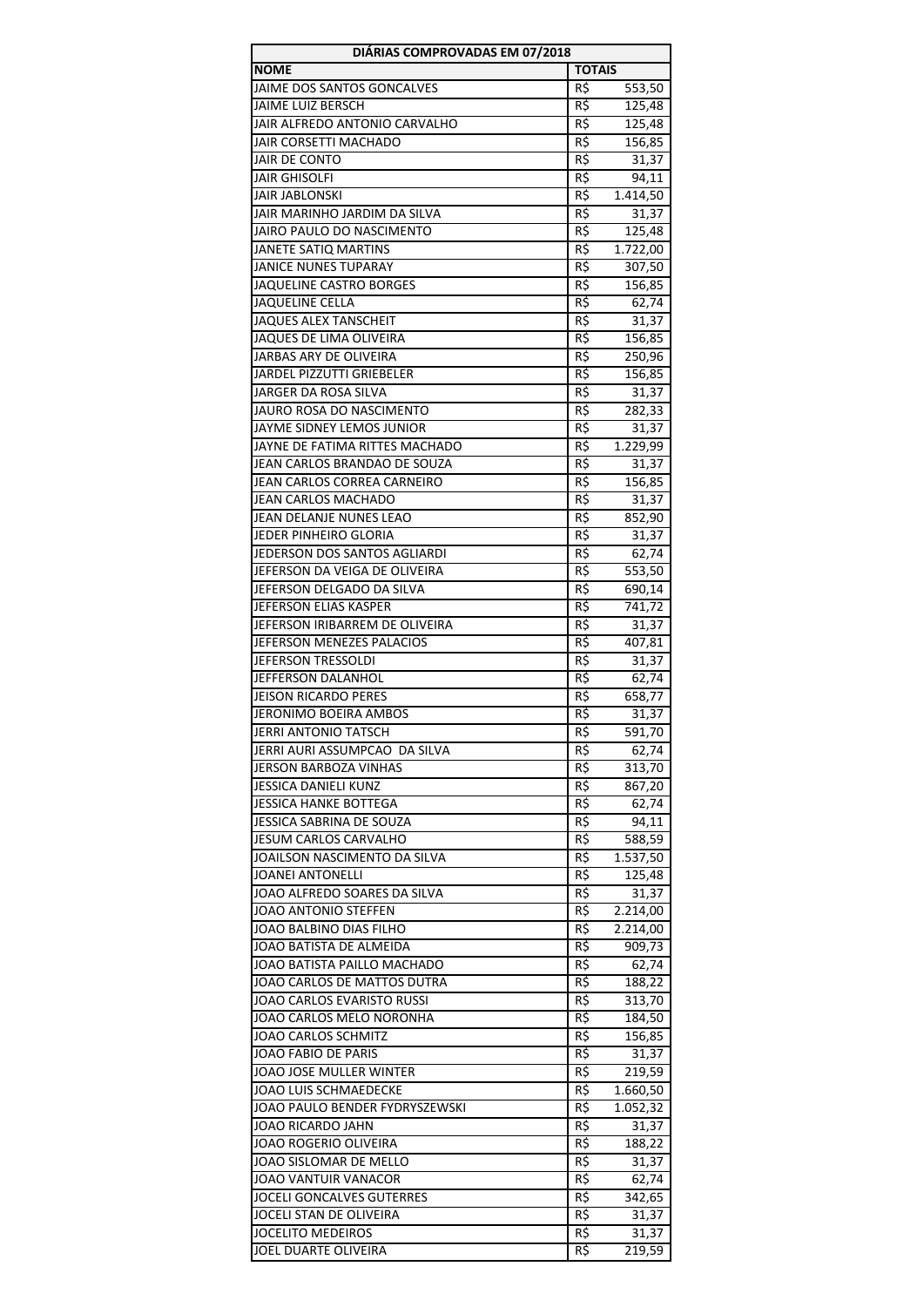| DIÁRIAS COMPROVADAS EM 07/2018                          |                 |                 |
|---------------------------------------------------------|-----------------|-----------------|
| <b>NOME</b>                                             | <b>TOTAIS</b>   |                 |
| JOEL JUNG BONFIM                                        | R\$             | 62,74           |
| JOEL LISSARRAGA DE FREITAS                              | R\$             | 31,37           |
| <b>JOELCIO CHIAMULERA</b>                               | R\$             | 31,37           |
| JOLAIR ADAO AMARAL                                      | R\$             | 219,59          |
| <b>JONAS FACCIN LISBOA</b>                              | R\$             | 1.045,50        |
| JONATAN DE GODOY DA SILVEIRA                            | R\$             | 596,03          |
| JONATAS ELIEL DOS SANTOS                                | R5              | 31,37           |
| JONATAS MECALA MACHADO                                  | R\$             | 878,36          |
| JONATAS RAFAEL DA SILVA                                 | R\$             | 31,37           |
| JONATHAN DA SILVA BROSE                                 | R\$             | 31,37           |
| <b>JONATHAN KOOP</b>                                    | R\$             | 31,37           |
| JONATHAN PERES ABREU                                    | R\$             | 94,11           |
| JONATHAN TAFAREL DE SOUZA<br>JONIR DE JESUS DOS S KNOPF | R\$<br>$R\zeta$ | 125,48          |
| <b>JONY BONADIMAN</b>                                   | $R\overline{5}$ | 62,74           |
| JORCELI ARAUJO NOLASCO                                  | R\$             | 62,74<br>313,70 |
| JORGE ANDRADES M. DA SILVA                              | R\$             | 62,74           |
| JORGE ANTONIO CORREA DE CASTRO                          | R\$             | 369,00          |
| JORGE DILAMAR G. RODRIGUES                              | R\$             | 2.767,50        |
| JORGE GERALDO MARTINI                                   | R\$             | 1.097,95        |
| JORGE LUIS QUEVEDO DORNELES                             | R\$             | 91,69           |
| JORGE LUIS SILVA DA SILVA                               | R\$             | 31,37           |
| <b>JORGE LUIZ PORTELLA</b>                              | R\$             | 156,85          |
| JORGE LUIZ STEFFEN                                      | R\$             | 62,74           |
| JOSE AIRTON DOS SANTOS                                  | R\$             | 1.384,37        |
| JOSE AIRTON PASETTO MARRAMON                            | R\$             | 31,37           |
| JOSE ALDOIR DA LUZ COSTA                                | R\$             | 632,70          |
| <b>JOSE ALENCAR BENTAQUI</b>                            | R\$             | 250,96          |
| JOSE ALEXANDRE BERGHAN D MOURA                          | R\$             | 62,74           |
| JOSE ANTONIO MARIN DE OLIVEIRA                          | $R\zeta$        | 62,74           |
| JOSE CARLOS BORGES DE AZEVEDO                           | R\$             | 62,74           |
| JOSE CLAUDIO DE A COVALESKY                             | R\$             | 400,37          |
| JOSE EDUARDO MARTINS JUNIOR                             | R\$             | 1.568,87        |
| JOSE FRANCISCO P DE CARVALHO                            | $R\overline{5}$ | 984,00          |
| JOSE FRANCISCO SOUZA BUT                                | R\$             | 441,37          |
| <b>JOSE FRANCISCO VOGT</b>                              | R\$             | 62,74           |
| JOSE GUILHERME RODRIGUES DOYLE                          | $R\frac{2}{3}$  | 31,37           |
| JOSE HORACIO SILVA DA SILVA                             | R\$             | 707,86          |
| JOSE IVAN DORNELLES MULER                               | R\$             | 125,48          |
| <b>JOSE JOAREZ REQUE</b>                                | R\$             | 1.814,87        |
| JOSE LAURO DE FREITAS MATTOS                            | R\$             | 31,37           |
| JOSE LUIZ DE LIMA VIANNA                                | R\$             | 1.076,87        |
| JOSE MARCELO DA SILVA                                   | R\$             | 156,85          |
| JOSE MARIO FERREIRA SANTANA JU                          | R\$             | 125,48          |
| JOSE ORTIZ MARQUES CARDOSO<br><b>JOSE RAUL BRAZ</b>     | R\$             | 188,22          |
| <b>JOSE RICARDO R DA SILVA</b>                          | R\$<br>R\$      | 533,29          |
| <b>JOSE RODRIGO ESCHER</b>                              | R\$             | 302,05          |
| JOSE VALFREDE MELO DE LEMOS                             | R\$             | 31,37<br>94,11  |
| <b>JOSEANE GUEDES MACHADO</b>                           | R\$             | 31,37           |
| JOSIE CRISTINA DUARTE SCHWALM                           | R\$             | 31,37           |
| JOSIEL ANTONIO PESSOA NUNES                             | R\$             | 501,92          |
| JOZIANO LUIZ DA CRUZ                                    | R\$             | 430,50          |
| JUAREZ CESCA MARCHIORO                                  | R\$             | 878,36          |
| <b>JUCELITO MISSIO</b>                                  | R\$             | 1.599,00        |
| JUCEMAR JOSE KINAST LEAL                                | R\$             | 62,74           |
| <b>JUCIMAR PANCOT</b>                                   | R\$             | 62,74           |
| JUELMIR NUNES SARAIVA                                   | R\$             | 156,85          |
| JULIANA MACEDO DA SILVA                                 | R\$             | 1.107,00        |
| JULIANA MACHADO GASPAROTTO                              | R\$             | 601,33          |
| JULIANA MESQUITA INACIO                                 | R\$             | 94,11           |
| <b>JULIANO BORTOLUZZI BOCK</b>                          | R\$             | 524,61          |
| JULIANO CARVALHO FERREIRA                               | R\$             | 1.537,50        |
| JULIANO CEZAR S DO NASCIMENTO                           | R\$             | 94,11           |
| JULIANO DELESKI NAIBERT                                 | R\$             | 94,11           |
| JULIANO DOS PASSOS                                      | R\$             | 470,55          |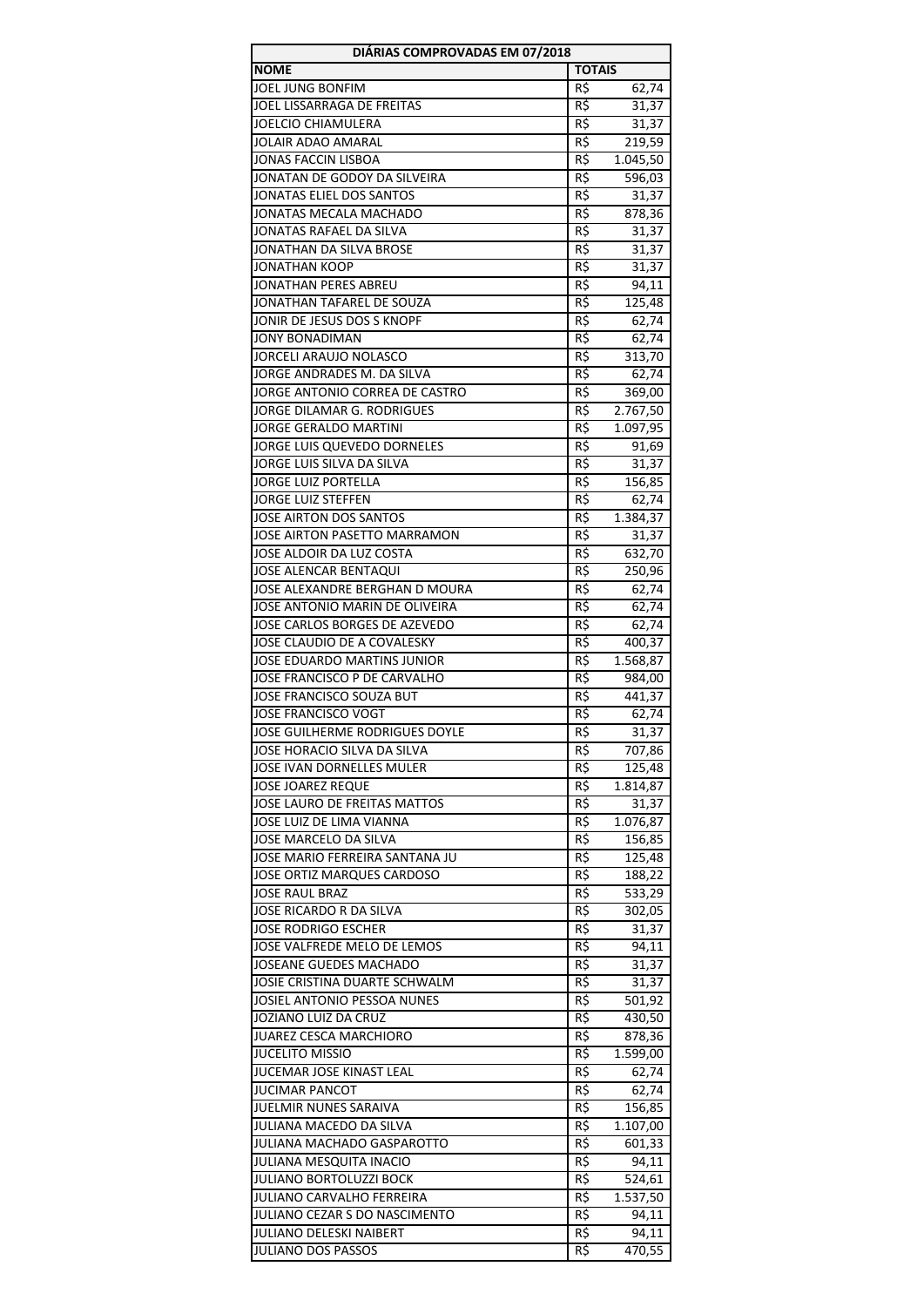| DIÁRIAS COMPROVADAS EM 07/2018                       |                 |                  |
|------------------------------------------------------|-----------------|------------------|
| <b>NOME</b>                                          | <b>TOTAIS</b>   |                  |
| JULIANO DOS SANTOS TORRES                            | R\$             | 94,11            |
| <b>JULIANO MAFRA LEDUR</b>                           | R\$             | 125,48           |
| <b>JULIANO MARQUES SONNEMANN</b>                     | R\$             | 31,37            |
| JULIANO MOREIRA DOS SANTOS                           | R\$             | 2.214,00         |
| <b>JULIANO SCALVI</b>                                | R\$             | 94,11            |
| JULIANO ZAMPIERI DOS SANTOS                          | R\$             | 62,74            |
| JULIO CESAR DO ESPIRITO SANTO                        | R\$             | 2.214,00         |
| JULIO CESAR DOS S LEANDRO                            | R\$             | 1.199,87         |
| JULIO CESAR VARGAS DA SILVA                          | R\$             | 62,74            |
| JUNIOR CESAR DA SILVA                                | R\$             | 156,85           |
| <b>JUREMAR BAIRROS MACHADO</b>                       | R\$             | 31,37            |
| KAMILA FRAGA GOMES DA SILVEIRA                       | R\$             | 225,50           |
| KARINA BAPTISTA DA SILVA<br>KARINA CASARIN BORGES    | R\$<br>R\$      | 3.628,50         |
| <b>KENER LIMA VIEIRA</b>                             | $R\overline{S}$ | 31,37            |
| KERLEN DE CARVALHO RIZZATTI                          | R\$             | 31,37<br>219,59  |
| <b>LAIRTON SILVESTRINI</b>                           | R\$             | 62,74            |
| LAURI VALENTIN BARON                                 | R\$             | 1.660,50         |
| <b>LAURO ANTONIO GAIESKI</b>                         | R\$             | 62,74            |
| LAZARO NEUMANN DE OLIVEIRA                           | R\$             | 376,44           |
| <b>LEANDRO ARAGON CALDEIRA</b>                       | R\$             | 1.660,50         |
| LEANDRO BIZOTTO PADILHA                              | R\$             | 376,44           |
| LEANDRO BRANDAO DE AZEVEDO                           | R\$             | 710,35           |
| LEANDRO CAPITAO ROCA                                 | R\$             | 846,99           |
| LEANDRO DA CONCEICAO DA SILVEI                       | R\$             | 219,59           |
| LEANDRO DA SILVA ROCHA                               | R\$             | 250,96           |
| LEANDRO DA SILVA SANTOS                              | R\$             | 31,37            |
| <b>LEANDRO DUNCK</b>                                 | R\$             | 31,37            |
| LEANDRO EBERTZ BATISTA                               | R\$             | 250,96           |
| LEANDRO FIORENZA CANTERLE                            | R\$             | 31,37            |
| LEANDRO GOMES FERREIRA DE AZEV                       | R\$             | 188,22           |
| LEANDRO MOREIRA EUFRAZIO                             | R\$             | 564,66           |
| LEANDRO ROBERTO S. DE AZEVEDO                        | R\$             | 31,37            |
| LEANDRO RODRIGUES DA CRUZ                            | $R\overline{S}$ | 533,29           |
| <b>LEANDRO RODRIGUES DOYLE</b>                       | R\$             | 2.767,50         |
| LEANDRO ROSA DE ALMEIDA                              | R\$             | 31,37            |
| LEANDRO SANTOS DA SILVA                              | $R\frac{2}{3}$  | 125,48           |
| LEANDRO SILVA DE MENEZES                             | R\$             | 1.537,50         |
| LEANDRO SOUSTRUZNIK AGUILAR                          | R\$             | 62,74            |
| <b>LEANDRO TOGNON</b>                                | R\$             | 31,37            |
| LEANDRO VALENTE NICOLAU                              | R\$             | 188,22           |
| LEDA OLIVEIRA PEDROSO<br>LENARA RODRIGUES JASNIEWICZ | R\$<br>R\$      | 31,37            |
| LEO AUGUSTO DA SILVA                                 | R\$             | 156,85           |
| <b>LEO BROCH</b>                                     | R\$             | 903,53<br>376,44 |
| LEO ELIZEU DE A OLIVEIRA                             | R\$             | 62,74            |
| <b>LEOCIR BOMBONATTO</b>                             | R\$             | 125,48           |
| <b>LEOMAR GANCHOROSKI BARCELOS</b>                   | R\$             | 676,49           |
| LEONARA MISZEVSKI MIOLA                              | R\$             | 31,37            |
| LEONARDO AZAMBUJA FARIAS                             | R\$             | 156,85           |
| LEONARDO COSTA ALVES                                 | R\$             | 94,11            |
| LEONARDO DA SILVA DUTRA                              | R\$             | 984,00           |
| LEONARDO DA SILVA PEREIRA                            | R\$             | 376,44           |
| LEONARDO ESPINDOLA ROCHA                             | R\$             | 31,37            |
| <b>LEONARDO GORGEN</b>                               | R\$             | 345,07           |
| LEONARDO JULIO MARTINS                               | R\$             | 282,33           |
| LEONARDO PEDROZO CORREA                              | R\$             | 250,96           |
| <b>LEONARDO RAMOS PIRES</b>                          | R\$             | 184,50           |
| LEONARDO SANTOS HUZALO                               | R\$             | 596,03           |
| LEONARDO SILVA DE MARINS                             | R\$             | 156,85           |
| LEONARDO SILVA MOREL                                 | R\$             | 31,37            |
| LEONARDO SOZIN RUFINO                                | R\$             | 752,88           |
| <b>LEONARDO STUMPF</b>                               | R\$             | 2.214,00         |
| LEONCIO MACHADO DE OLIVEIRA                          | R\$             | 31,37            |
| LEONIDAS ESSVEIN SOUZA                               | R\$             | 439,18           |
| LEONIR FERREIRA FRANCA                               | R\$             | 31,37            |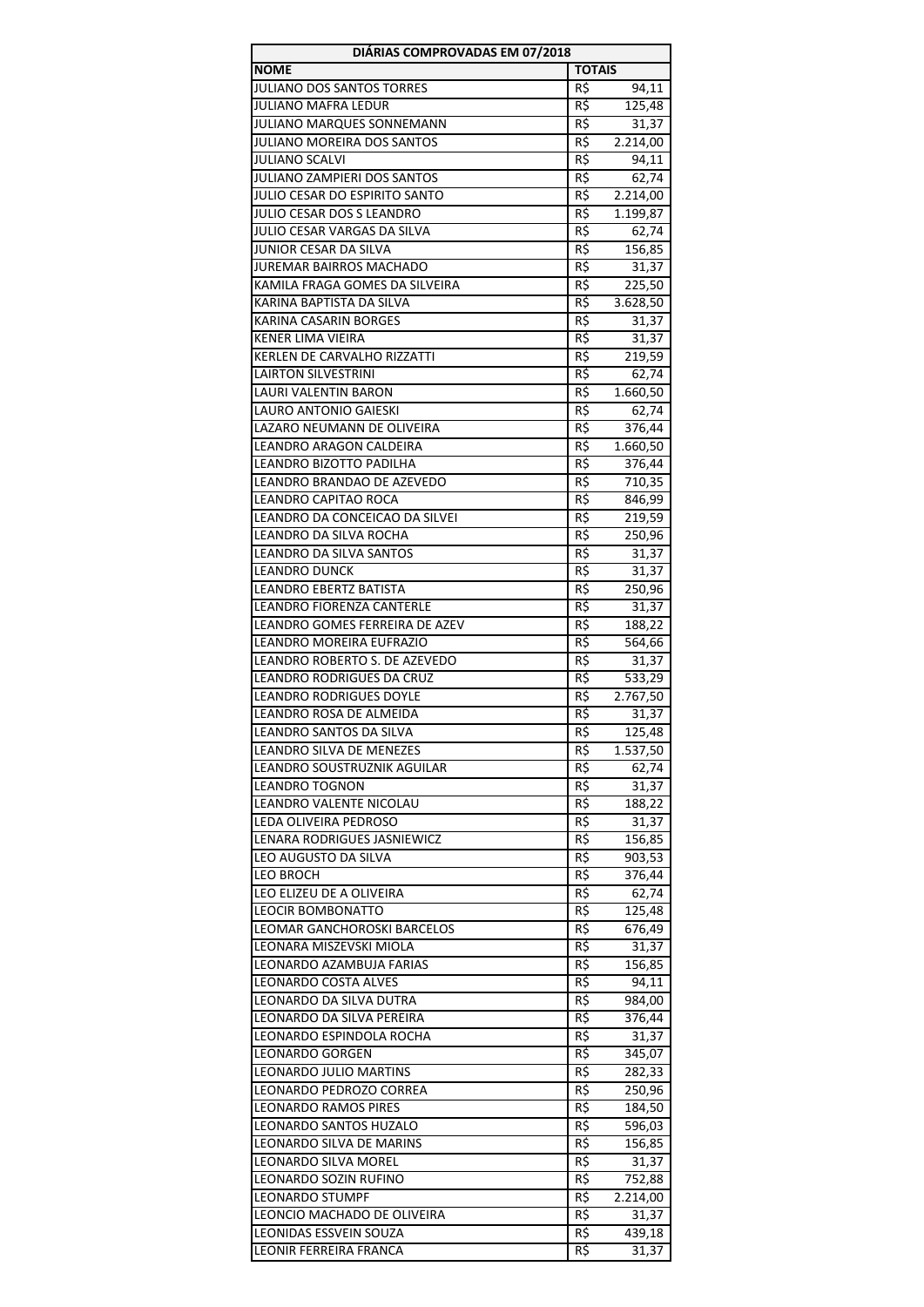| DIÁRIAS COMPROVADAS EM 07/2018                                |                |                    |  |
|---------------------------------------------------------------|----------------|--------------------|--|
| <b>NOME</b>                                                   | <b>TOTAIS</b>  |                    |  |
| LEOPOLDO DE MENEZES P. NETO                                   | R\$            | 1.414,50           |  |
| <b>LERIO RODRIGUES DA FONSECA</b>                             | R\$            | 1.783,50           |  |
| LETICIA LETTNIN ROLL                                          | R\$            | 410,00             |  |
| LINOMAR ZANON FIGUEIRO                                        | R\$            | 31,37              |  |
| LISETE RIBEIRO DE FREITAS                                     | R\$            | 1.107,00           |  |
| LISIANE VIDAL LIMA                                            | R\$            | 184,50             |  |
| <b>LOIR KRUGER BRAHM</b>                                      | R5             | 62,74              |  |
| LOIVO DA SILVA GONCALVES                                      | R\$            | 225,50             |  |
| LOUISE DA ROSA CARDOSO                                        | R\$            | 984,00             |  |
| LUCAS BRAVO CADORE                                            | R\$            | 31,37              |  |
| LUCAS CORADINI PREVEDELLO                                     | R\$            | 188,22             |  |
| LUCELI GONCALVES DE VARGAS                                    | R\$            | 31,37              |  |
| LUCENIA MARIA KIST                                            | R\$            | 62,74              |  |
| LUCEVAL DO PRADO BORBA                                        | R\$            | 94,11              |  |
| LUCIANE BEATRIZ SCHEIN<br>LUCIANE PINHEIRO STOCK              | R\$<br>R\$     | 31,37              |  |
| LUCIANO CARVALHO DE ALMEIDA                                   | R\$            | 1.107,00<br>656,00 |  |
| <b>LUCIANO D AVILA LOPES</b>                                  |                | 2.091,00           |  |
| LUCIANO DA COSTA GARCIA                                       | R\$            |                    |  |
| LUCIANO DA SILVA                                              | R\$<br>R\$     | 243,20<br>1.322,87 |  |
| LUCIANO DA SILVA LIMA                                         | R\$            | 219,59             |  |
| <b>LUCIANO DE FREITAS LOPES</b>                               | R\$            | 184,50             |  |
| LUCIANO FARINA MARCON                                         | R\$            | 313,70             |  |
| <b>LUCIANO GARCIA PFEIFER</b>                                 | R\$            | 1.261,37           |  |
| LUCIANO JACOB QUINTANA                                        | R\$            | 345,07             |  |
| LUCIANO PONCIANO VITT                                         | R\$            | 439,18             |  |
| LUCIANO RIBEIRO DOS SANTOS                                    | R\$            | 31,37              |  |
| LUCIANO RODRIGUES CARVALHO                                    | R\$            | 493,24             |  |
| LUCIANO VINICIUS DALBERTO                                     | R\$            | 31,37              |  |
| LUCIO VARGAS MARQUES                                          | $R\zeta$       | 188,22             |  |
| LUIS ANDRE DE ALMEIDA MACIEL                                  | R\$            | 188,22             |  |
| LUIS CARLOS MALYSZ MICHELIN                                   | R\$            | 307,50             |  |
| LUIS CARLOS PEREIRA DA SILVA                                  | R\$            | 31,37              |  |
| LUIS CESAR RAMBOR DA SILVA                                    | R\$            | 62,74              |  |
| LUIS EDUARDO BRILHANTE DE OLIV                                | R\$            | 31,37              |  |
| <b>LUIS EDUARDO MENDES</b>                                    | R\$            | 439,18             |  |
| LUIS ERASMO DE FREITAS CAMPOS                                 | $R\frac{2}{3}$ | 125,48             |  |
| LUIS FELIPE SCHVAMBACH                                        | R\$            | 184,50             |  |
| LUIS FERNANDO CLARO LONGARAY                                  | R\$            | 350,98             |  |
| LUIS FERNANDO DA ROZA VIEIRA                                  | R\$            | 1.660,50           |  |
| LUIS FERNANDO DOS SANTOS CARDO                                | R\$            | 156,85             |  |
| LUIS FERNANDO R SKIERESZ                                      | R\$            | 709,11             |  |
| LUIS JERONIMO D DA CUNHA                                      | R\$            | 1.134,33           |  |
| LUIZ ANTONIO BARFKNECHT                                       | R\$            | 62,74              |  |
| LUIZ ANTONIO RATKIEWICZ                                       | R\$            | 156,85             |  |
| LUIZ CARLOS ALCES MACHADO                                     | R\$            | 225,50             |  |
| <b>LUIZ CARLOS G RODRIGUES</b>                                | R\$            | 62,74              |  |
| LUIZ CARLOS SCHNEIDER                                         | R\$            | 878,36             |  |
| LUIZ CARLOS SEVAGE BITENCURT                                  | R\$            | 282,33             |  |
| LUIZ FERNANDO F D JUNIOR                                      | R\$            | 809,42             |  |
| LUIZ GUSTAVO PETRY MACHADO                                    | R\$            | 31,37              |  |
| LUIZ INACIO SEIMETZ                                           | R\$            | 31,37              |  |
| LUIZ JUNIOR SOARES DA PAIXAO<br>LUIZ MARCELO DE OLIVEIRA LARA | R\$<br>R\$     | 799,50<br>1.660,50 |  |
| LUIZ MASANE MACIEL                                            | R\$            | 62,74              |  |
| LUIZ RODRIGO DA ROZA                                          | R\$            | 219,59             |  |
| LUIZ VILSON FRANSKOVIAK DEVIT                                 | R\$            | 94,11              |  |
| LUZIA DE LOURDES M DE MEDEIROS                                | R\$            | 31,37              |  |
| MADERSON ANDRE DA SILVA SANTOS                                | R\$            | 215,87             |  |
| MAGDA ELIANE ALVES P NUNES                                    | R\$            | 62,74              |  |
| <b>MAGLIANE FIN MARTINI</b>                                   | R\$            | 288,24             |  |
| MAICON ASSIS VALIM BOEIRA                                     | R\$            | 94,11              |  |
| MAICON BATISTA HESSEL                                         | R\$            | 62,74              |  |
| MAIKE BENITES PAIVA                                           | R\$            | 156,85             |  |
| MAIR ROQUE BARASUOL                                           | R\$            | 31,37              |  |
| MANOEL PADAO PALMEIRA                                         | R\$            | 31,37              |  |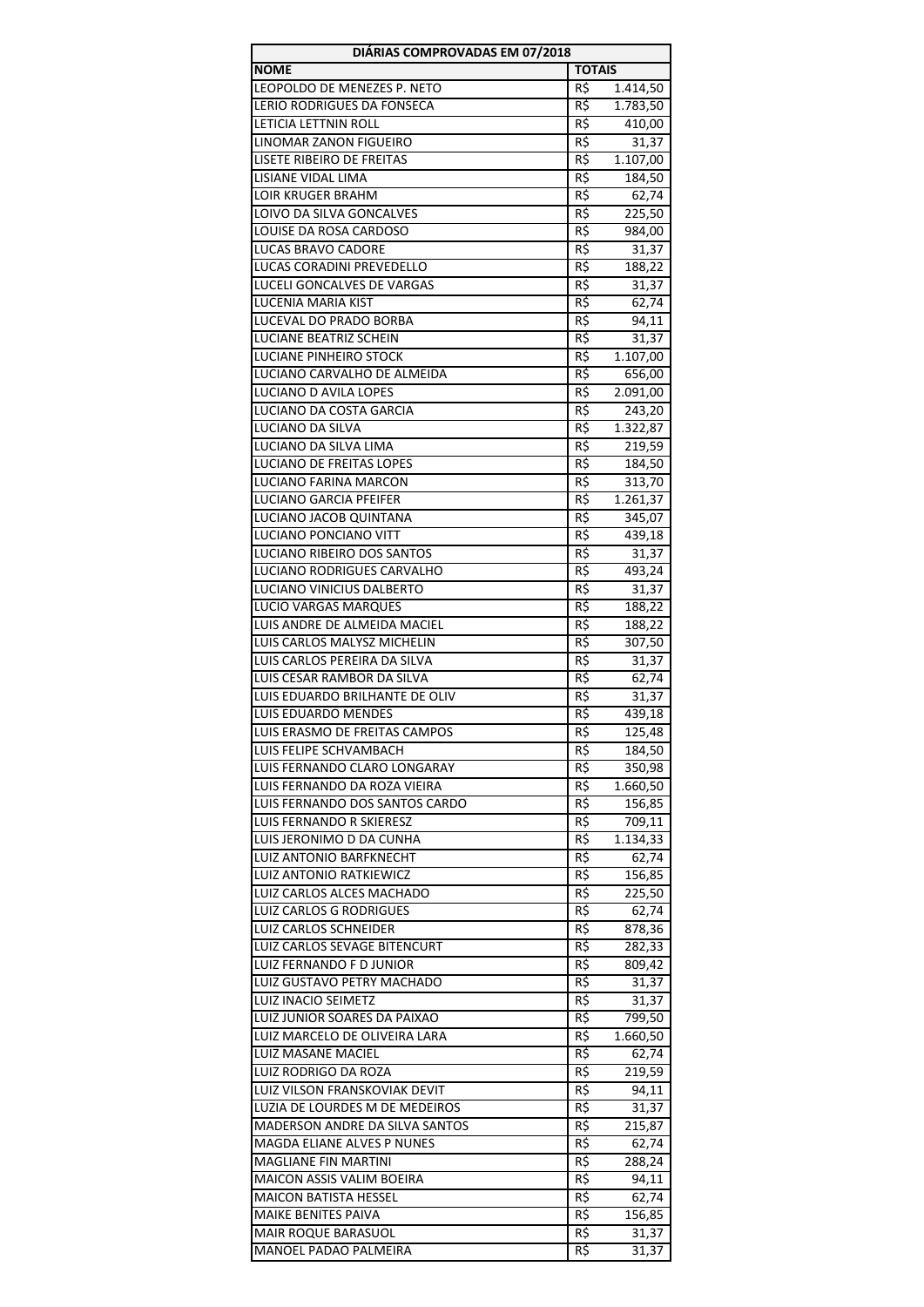| DIÁRIAS COMPROVADAS EM 07/2018                                   |                 |                  |  |
|------------------------------------------------------------------|-----------------|------------------|--|
| <b>NOME</b>                                                      | <b>TOTAIS</b>   |                  |  |
| <b>MARA REGINA CONTE</b>                                         | R\$             | 31,37            |  |
| <b>MARCEL BITTENCOURT LOPES</b>                                  | R\$             | 369,00           |  |
| MARCEL DOS SANTOS VILANTE                                        | R\$             | 31,37            |  |
| <b>MARCELINO BLACENE SELLA</b>                                   | R\$             | 156,85           |  |
| MARCELINO JEK                                                    | R\$             | 31,37            |  |
| MARCELINO JOSE HOSS BECKER                                       | R\$             | 156,85           |  |
| <b>MARCELO AUGUSTO HERBERTS</b>                                  | R\$             | 94,11            |  |
| MARCELO BENJAMIN P ROSSAROLLA                                    | R\$             | 584,87           |  |
| MARCELO DE ARAUJO SILVA                                          | R\$             | 31,37            |  |
| MARCELO GOMES SCHMACHTENBERG                                     | R\$             | 31,37            |  |
| <b>MARCELO GUIMARAES FANFA</b>                                   | R\$             | 1.660,50         |  |
| MARCELO LUDWIG                                                   | R\$             | 62,74            |  |
| MARCELO RAMALHO DE JESUS                                         | R\$             | 470,55           |  |
| <b>MARCELO SANTOS FIORIN</b>                                     | R\$<br>R\$      | 94,11            |  |
| <b>MARCELO SCHUSTER</b><br><b>MARCELO SILVEIRA</b>               | R\$             | 345,07<br>31,37  |  |
| MARCELO SILVEIRA PEREIRA                                         | R\$             | 62,74            |  |
| <b>MARCELO SIMA LAITANO</b>                                      | R\$             | 31,37            |  |
| MARCIA LEMOS DOS SANTOS RAMOS                                    | R\$             | 721,51           |  |
| MARCIA LIMA DA SILVA                                             | R\$             | 94,11            |  |
| <b>MARCIA RIZZI</b>                                              | R\$             | 28,95            |  |
| MARCIANO DAL PIZZOL                                              | R\$             | 62,74            |  |
| MARCIENA FERREIRA DA SILVA                                       | R\$             | 1.703,03         |  |
| MARCIO ALAOR CASAGRANDE FRANCO                                   | R\$             | 615,00           |  |
| MARCIO ANDRE RAMBO                                               | R\$             | 62,74            |  |
| <b>MARCIO ANTONIO S RODRIGUES</b>                                | R\$             | 219,59           |  |
| <b>MARCIO DA SILVA CANIELAS</b>                                  | R\$             | 31,37            |  |
| MARCIO DE AVILA SILVEIRA                                         | R\$             | 62,74            |  |
| <b>MARCIO DOMINGUES AIRES</b>                                    | R\$             | 2.091,00         |  |
| MARCIO GIOVANI DOS SANTOS CARV                                   | R\$             | 94,11            |  |
| MARCIO JOSE GIACOMIN                                             | R\$             | 31,37            |  |
| MARCIO LEANDRO CORREA FERREIRA                                   | R\$             | 1.107,00         |  |
| <b>MARCIO MEIRA PILAU</b>                                        | R\$             | 1.476,00         |  |
| <b>MARCIO MIREK</b>                                              | $R\overline{S}$ | 1.970,48         |  |
| MARCIO RENI LONDERO RICALDI                                      | R\$             | 219,59           |  |
| MARCIO RICARDO DE OLIVEIRA                                       | R\$             | 658,77           |  |
| MARCIO ROBERTO MADRI MACHADO                                     | $R\frac{2}{3}$  | 1.145,81         |  |
| MARCIO RONILDO BORGES MOREIRA                                    | R\$             | 94,11            |  |
| MARCIO SOUZA DE OLIVEIRA                                         | R\$             | 909,73           |  |
| <b>MARCIO VUADEN</b>                                             | R\$             | 125,48           |  |
| <b>MARCO ANTONIO BRASIL</b>                                      | R\$             | 31,37            |  |
| <b>MARCO ANTONIO ULLMANN</b>                                     | R\$             | 31,37            |  |
| <b>MARCOS ALBERTO LEIDENS</b>                                    | R\$             | 338,87           |  |
| <b>MARCOS ALFREDO LEITE SIQUEIRA</b>                             | R\$             | 125,48           |  |
| <b>MARCOS ANDRE LAUSCHNER</b>                                    | R\$             | 1.045,50         |  |
| <b>MARCOS ANTONIO JULIANOTTI</b><br>MARCOS ANTONIO L DA SILVEIRA | R\$             | 219,59           |  |
| MARCOS CESAR NUNES CORREA                                        | R\$<br>R\$      | 31,37            |  |
| <b>MARCOS CORNELIO BERNARDES</b>                                 | R\$             | 400,55<br>430,50 |  |
| <b>MARCOS CRISTIANO SEVERO</b>                                   | R\$             | 125,48           |  |
| MARCOS DAVI HAAS                                                 | R\$             | 156,85           |  |
| <b>MARCOS LAMMEL</b>                                             | R\$             | 225,50           |  |
| MARCOS LISANDRO VIDAL PAZ                                        | R\$             | 338,87           |  |
| <b>MARCOS LOWE</b>                                               | R\$             | 690,14           |  |
| MARCOS RICARDO MADER DA COSTA                                    | R\$             | 1.722,00         |  |
| MARCOS ROBERTO BONALUME                                          | R\$             | 250,96           |  |
| <b>MARCOS VINICIOS CONTE</b>                                     | R\$             | 369,00           |  |
| <b>MARCOS VINICIUS RODRIGUES SIFU</b>                            | R\$             | 31,37            |  |
| <b>MARCOS WILLIAN FARIAS SANTOS</b>                              | R\$             | 94,11            |  |
| MARCUS VINICIUS V. SCHREIBER                                     | R\$             | 62,74            |  |
| MARGARETE NOEMI SARTORI GILIOL                                   | R\$             | 31,37            |  |
| <b>MARIA ANELISE KRINDGES</b>                                    | R\$             | 31,37            |  |
| MARIA BEATRIZ KESSLER WENZEL                                     | R\$             | 31,37            |  |
| MARIA BENETTI                                                    | R\$             | 31,37            |  |
| MARIA CRISTINA M DA SILVEIRA                                     | R\$             | 31,37            |  |
| <b>MARIA DILES CAMPOS POLEZE</b>                                 | R\$             | 219,59           |  |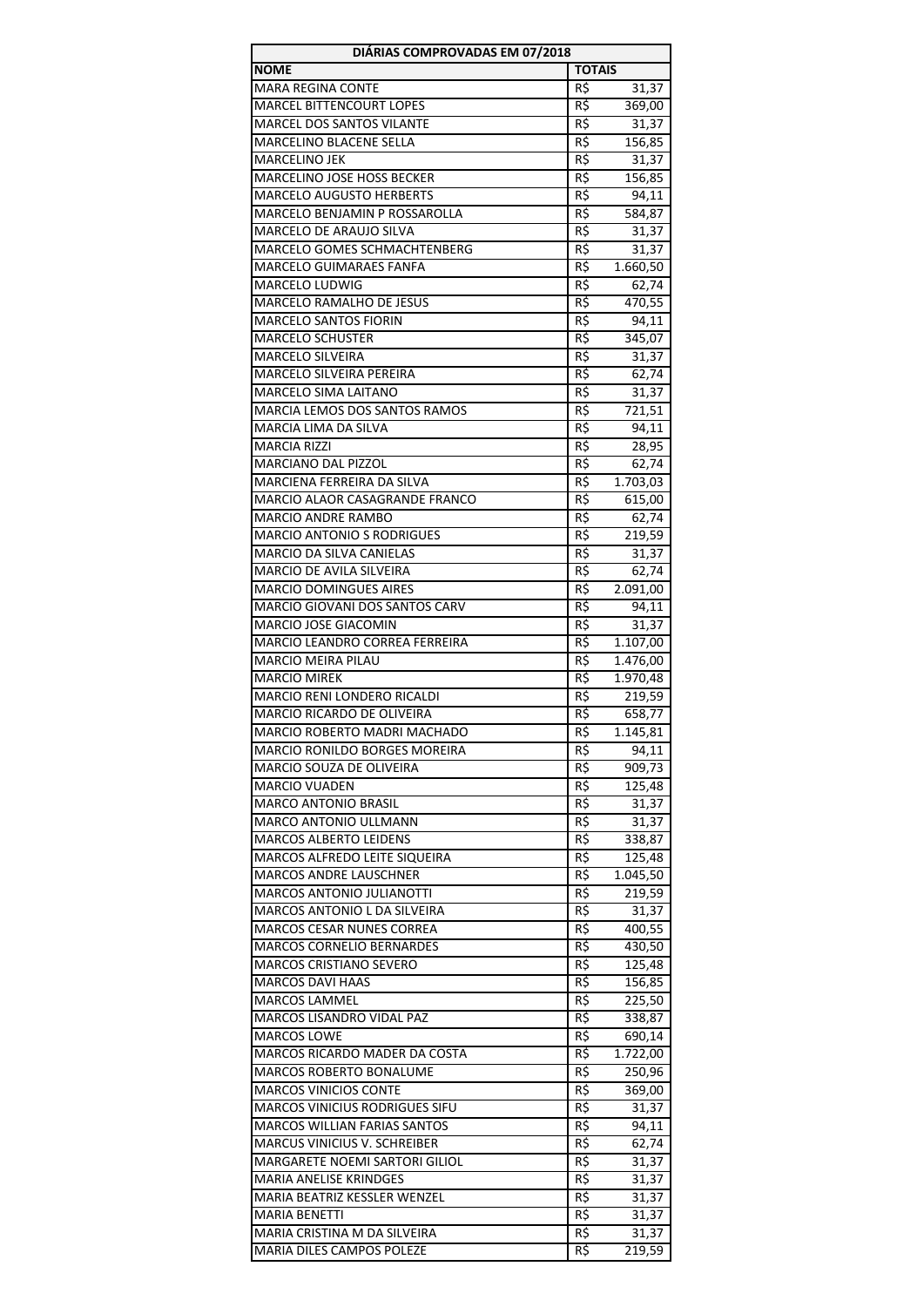| DIÁRIAS COMPROVADAS EM 07/2018                          |               |                   |
|---------------------------------------------------------|---------------|-------------------|
| <b>NOME</b>                                             | <b>TOTAIS</b> |                   |
| MARIA FRANCISCA DA ROZA CIRNE                           | R\$           | 94,11             |
| MARIA ROSELI SILVA VIANA                                | R\$           | 31,37             |
| <b>MARIANA BOCKMANN</b>                                 | R\$           | 256,87            |
| MARIANA FIGUEIREDO BOLZAN                               | R\$           | 62,74             |
| MARILI SALETE DONGISKI                                  | R\$           | 31,37             |
| MARILU ARAUJO DA SILVA                                  | R\$           | 62,74             |
| <b>MARINO PIRES IBALDO</b>                              | R\$           | 62,74             |
| MARIO ADILON BORGES VIANA                               | R\$           | 555,98            |
| MARIO AUGUSTO DE LIMA E SILVA                           | R\$           | 676,49            |
| <b>MARIO BAZANELLA</b>                                  | R\$           | 31,37             |
| MARIO CEZAR JARDIM JACQUES<br>MARIO FERNANDO S DA SILVA | R\$           | 553,50            |
| MARISA JANETE RAMOS NACHTIGALL                          | R\$<br>R\$    | 62,74<br>31,37    |
| <b>MARISTELA SEHN</b>                                   | R\$           | 492,00            |
| <b>MARLA JOSIANE DOS S. MERA</b>                        | R\$           | 225,50            |
| <b>MARLI SILVA PETTERINE</b>                            | R\$           | 31,37             |
| MARLI TERESINHA S. DA SILVA                             | R\$           | 62,74             |
| MARLISE TERESINHA RIVA SCHUH                            | $R\zeta$      | 31,37             |
| <b>MARLO VORLEI REX</b>                                 | R\$           | 553,50            |
| <b>MARLON DA COSTA</b>                                  | R\$           | 627,40            |
| <b>MARLON DE SOUZA</b>                                  | R\$           | 31,37             |
| <b>MARLON DOS SANTOS AGUIAR</b>                         | R\$           | 410,00            |
| MARLON RICARDO MARCHESAN                                | R\$           | 62,74             |
| MARTA MAGALHAES ALVAREZ ARROJO                          | R\$           | 31,37             |
| MARTINHO PRUDENCIO DE ANDRADE                           | R\$           | 62,74             |
| <b>MATEUS GIACOMELLI</b>                                | R\$           | 62,74             |
| MATEUS LUNELLI DAMIAN                                   | R\$           | 31,37             |
| MATHEUS AUGUSTO GONCALVES NUNE                          | R\$           | 451,00            |
| <b>MATHEUS PERIN HEFLER</b>                             | R\$           | 800,74            |
| MATHEUS SOARES DE SOUZA                                 | R\$           | 188,22            |
| MATIAS AMERICO BORTOLUZZI                               | R\$           | 31,37             |
| MAURICIO CHIAPINOTTO                                    | R\$           | 31,37             |
| <b>MAURICIO DOS SANTOS</b>                              | R\$           | 410,00            |
| MAURICIO JURGINA ALVES                                  | R\$           | 31,37             |
| <b>MAURICIO PAULO HECKLER</b>                           | R\$           | 31,37             |
| MAURO AUGUSTO ALMEIDA CABRAL                            | R\$           | 407,81            |
| MAURO DA SILVA DE CASTRO                                | R\$           | 184,50            |
| MAURO MAXEMINO SIMONETTI<br><b>MAURO SERGIO MACALAI</b> | R\$<br>R\$    | 31,37<br>1.599,00 |
| MAURO VIEIRA CARRASCO                                   | R\$           | 62,74             |
| MAX FREDERICO GRAEBIN                                   | R\$           | 586,11            |
| <b>MAXIMILIANO DA SILVA</b>                             | R\$           | 627,40            |
| <b>MAYARA LINDENMEYER</b>                               | R\$           | 219,59            |
| <b>MAYKO BORN MACHADO</b>                               | R\$           | 313,70            |
| MEDIANEIRA DELLINGHAUSEN COSTA                          | R\$           | 31,37             |
| <b>MICAEL TOME</b>                                      | $R\zeta$      | 941,10            |
| MICHELE ASSUMPCAO DEBOITA                               | R\$           | 31,37             |
| MICHELE EDYALA WEGLER                                   | R\$           | 31,37             |
| MICHELE FLORES LODI                                     | R\$           | 188,22            |
| MIGUEL DIOGO                                            | R\$           | 156,85            |
| MIGUEL LUGOCH                                           | R\$           | 184,50            |
| MIGUEL OLIVEIRA MACHADO                                 | R\$           | 156,85            |
| <b>MILTON FREITAS SANTOS</b>                            | R\$           | 892,37            |
| <b>MILTON GAMBINI PIRES</b>                             | R\$           | 560,33            |
| MILTON INACIO CORDEIRO                                  | R\$           | 250,96            |
| MILTON MORAES MACHADO                                   | R\$           | 676,49            |
| MILTON RODRIGO DE OLIVEIRA                              | R\$           | 533,29            |
| MILTON ROGERIO RAMOS                                    | R\$           | 62,74             |
| MIRELI VAZ TREICHA                                      | R\$           | 184,50            |
| MIRIA DA SILVA FUCHS                                    | R\$           | 225,50            |
| MIRIAM DA COSTA CRUZ<br>MISAEL RIBEIRO VEIGA            | R\$           | 878,36            |
| <b>MOACIR ROBSON KARKOW</b>                             | R\$<br>R\$    | 125,48            |
| MONICA CRISTINA PASTERCHAK                              | R\$           | 1.913,32<br>31,37 |
| <b>MONICA VANZO</b>                                     | R\$           | 31,37             |
| MONISSE VIERO DA SILVA                                  | R\$           | 31,37             |
|                                                         |               |                   |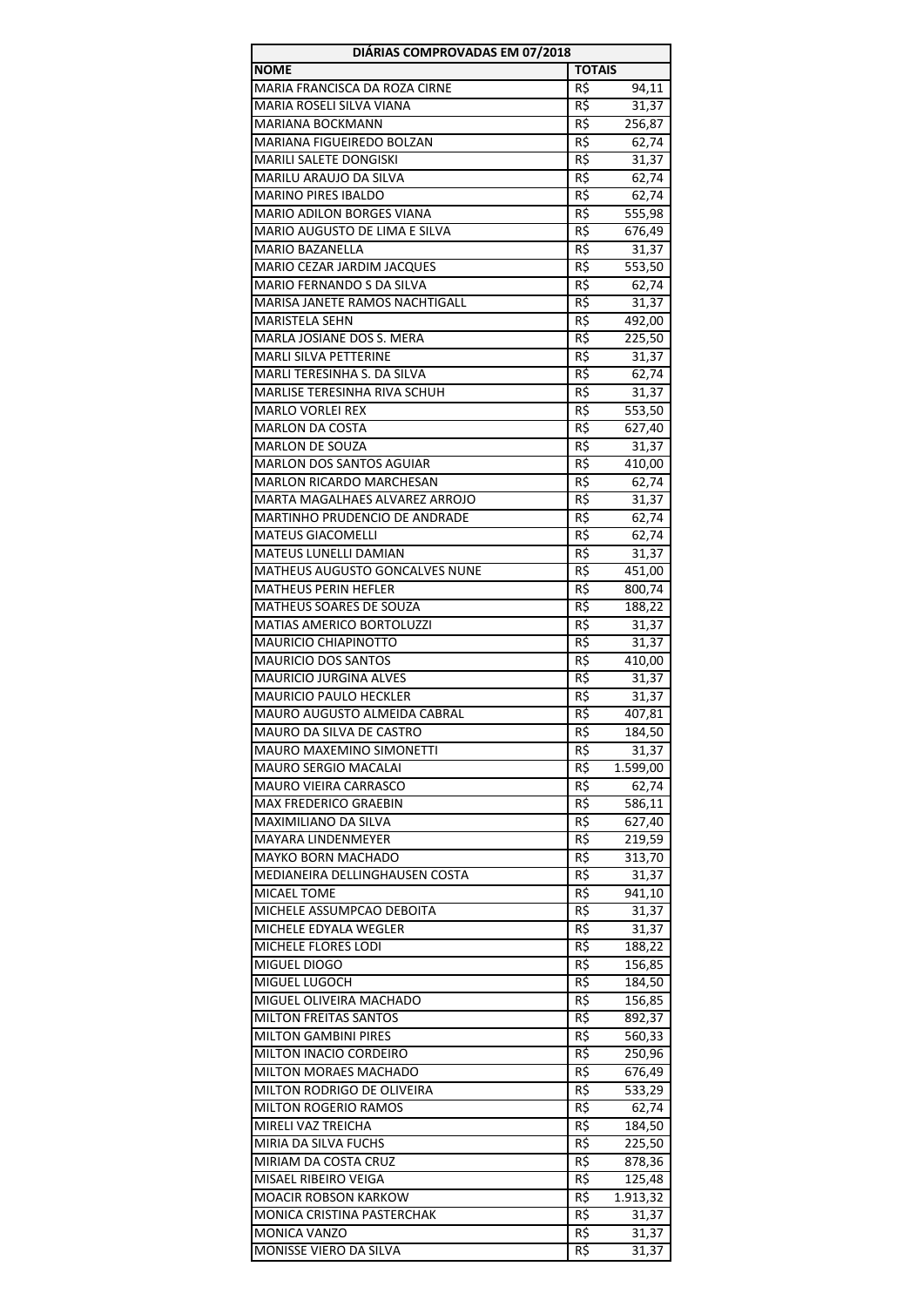| DIÁRIAS COMPROVADAS EM 07/2018                               |                |                  |  |
|--------------------------------------------------------------|----------------|------------------|--|
| <b>NOME</b>                                                  | <b>TOTAIS</b>  |                  |  |
| MURIEL CAROLINE HOFMAN                                       | R\$            | 62,74            |  |
| <b>NABOR LUIZ DAPPER</b>                                     | R\$            | 892,37           |  |
| NADINE VERGARA SCHORR                                        | R\$            | 31,37            |  |
| <b>NAGILE OHANA STRECK</b>                                   | R\$            | 125,48           |  |
| NAIRTON JOAO PIOTROVSKI                                      | R\$            | 62,74            |  |
| NANCY RAZIA MACHADO                                          | R\$            | 62,74            |  |
| NATIELE K M CANABARRO E SILVA                                | R\$            | 438,57           |  |
| <b>NEIVO ANDRE HOSS</b>                                      | R\$            | 282,33           |  |
| NELCIO SIDNEI ZIMMERMANN                                     | R\$            | 188,22           |  |
| <b>NELIDA ROSELI GUNZEL</b>                                  | R\$            | 184,50           |  |
| NELSON ANTONIO ARNHOLD                                       | R\$            | 309,98           |  |
| <b>NELSON CARVALHO</b>                                       | R\$            | 439,18           |  |
| <b>NELSON JACO BONIATTI</b>                                  | R\$            | 31,37            |  |
| NEOCIR JOSE ZORZO<br><b>NEOCIR RICARDO RIZZATTO</b>          | R\$            | 94,11            |  |
| NEORILDO JOSE DASSI                                          | R\$<br>R\$     | 156,85<br>533,00 |  |
| NEWTON JOSE ROSSO TREVISAN                                   | R\$            | 61,50            |  |
| NILO E STRASSBURGER FILHO                                    | R\$            | 31,37            |  |
| NILSON RAMOS SILVEIRA                                        | R\$            | 225,50           |  |
| <b>NOEL DA SILVA SANTOS</b>                                  | R\$            | 1.414,50         |  |
| NORIZETE DE FATIMA R. EV                                     | R\$            | 31,37            |  |
| <b>ODECIO IRIO HAUPT</b>                                     | R\$            | 1.107,00         |  |
| <b>ODILON MARTINS FILHO</b>                                  | R\$            | 31,37            |  |
| <b>ODINEI PORTELLA</b>                                       | R\$            | 553,50           |  |
| ODIR ALVES DA SILVA                                          | R\$            | 2.521,50         |  |
| OLI GINDRI JUNIOR                                            | R\$            | 31,37            |  |
| OMAR LANCANOVA BRUNO                                         | R\$            | 376,44           |  |
| ONEIDE ADEL DA SILVA CASTRO                                  | R\$            | 31,37            |  |
| <b>OSLEN MELCHIOR CHAVES</b>                                 | R\$            | 375,83           |  |
| OSMAR DE JESUS B. DE BAIRROS                                 | R\$            | 31,37            |  |
| OSMAR DE VARGAS DORNELLES                                    | R\$            | 922,50           |  |
| OSVALDO JESUS RODRIGUES DA SIL                               | R\$            | 156,85           |  |
| PABLO MORIN CARVALHO                                         | R\$            | 188,22           |  |
| PATRICIA MAROZO ARDENGHI DE LI                               | R\$            | 282,33           |  |
| PATRICIA VIEIRA BRAGA                                        | R\$            | 31,37            |  |
| PATRICK MARTINS DA ROSA COUGO                                | R\$            | 188,22           |  |
| PAULO ALEXANDRE LAUX DONAY                                   | $R\frac{2}{3}$ | 219,59           |  |
| PAULO ANGELO PASE                                            | R\$            | 62,74            |  |
| PAULO ANTONIO SANTOS DA SILVA                                | R\$            | 31,37            |  |
| PAULO AUGUSTO SOUTO                                          | R\$            | 156,85           |  |
| PAULO CELSO HALWACKS JUNIOR                                  | R\$            | 156,85           |  |
| PAULO CESAR DA ROSA LUCAS                                    | R\$            | 62,74            |  |
| PAULO CESAR DOS SANTOS MARQUES                               | R\$            | 156,85           |  |
| PAULO CESAR GOMES TEIXEIRA                                   | R\$            | 1.257,33         |  |
| PAULO CESAR O. DOS SANTOS                                    | R\$            | 596,03           |  |
| PAULO CEZAR PORTOLON                                         | R\$            | 372,72           |  |
| PAULO DANIEL M GUIMARAES                                     | R\$            | 313,70           |  |
| PAULO ERONI DOS S MEDEIROS<br>PAULO FLAVIO DOLEJAL CONCEICAO | R\$<br>R\$     | 31,37<br>62,74   |  |
|                                                              |                |                  |  |
| PAULO RENAN BROSE<br>PAULO RENATO DA SILVA DUARTE            | R\$<br>R\$     | 250,96<br>350,98 |  |
| PAULO RENATO RIBEIRO SOUZA                                   | R\$            | 62,74            |  |
| PAULO RICARDO DA S NICHELE                                   | R\$            | 125,48           |  |
| PAULO RICARDO DA SILVA                                       | R\$            | 62,74            |  |
| PAULO RICARDO DA SILVA NETO                                  | R\$            | 62,74            |  |
| PAULO RICARDO DE ARAUJO                                      | R\$            | 658,77           |  |
| PAULO RICARDO GARCIA FRAGA                                   | R\$            | 596,03           |  |
| PAULO RICARDO MANINI                                         | R\$            | 2.460,00         |  |
| PAULO RICARDO S DA SILVA                                     | R\$            | 31,37            |  |
| PAULO ROBERTO CANDIDO DA SILVA                               | R\$            | 62,74            |  |
| PAULO ROBERTO CERVI                                          | R\$            | 504,11           |  |
| PAULO ROBERTO G DOS SANTOS                                   | R\$            | 658,77           |  |
| PAULO ROBERTO LIMANA                                         | R\$            | 892,37           |  |
| PAULO ROBERTO MACEDO CIDADE                                  | R\$            | 922,50           |  |
| PAULO RODRIGO PEREIRA VIEIRA                                 | R\$            | 31,37            |  |
| PAULO ROGERIO BOTELHO CAETANO                                | R\$            | 2.091,00         |  |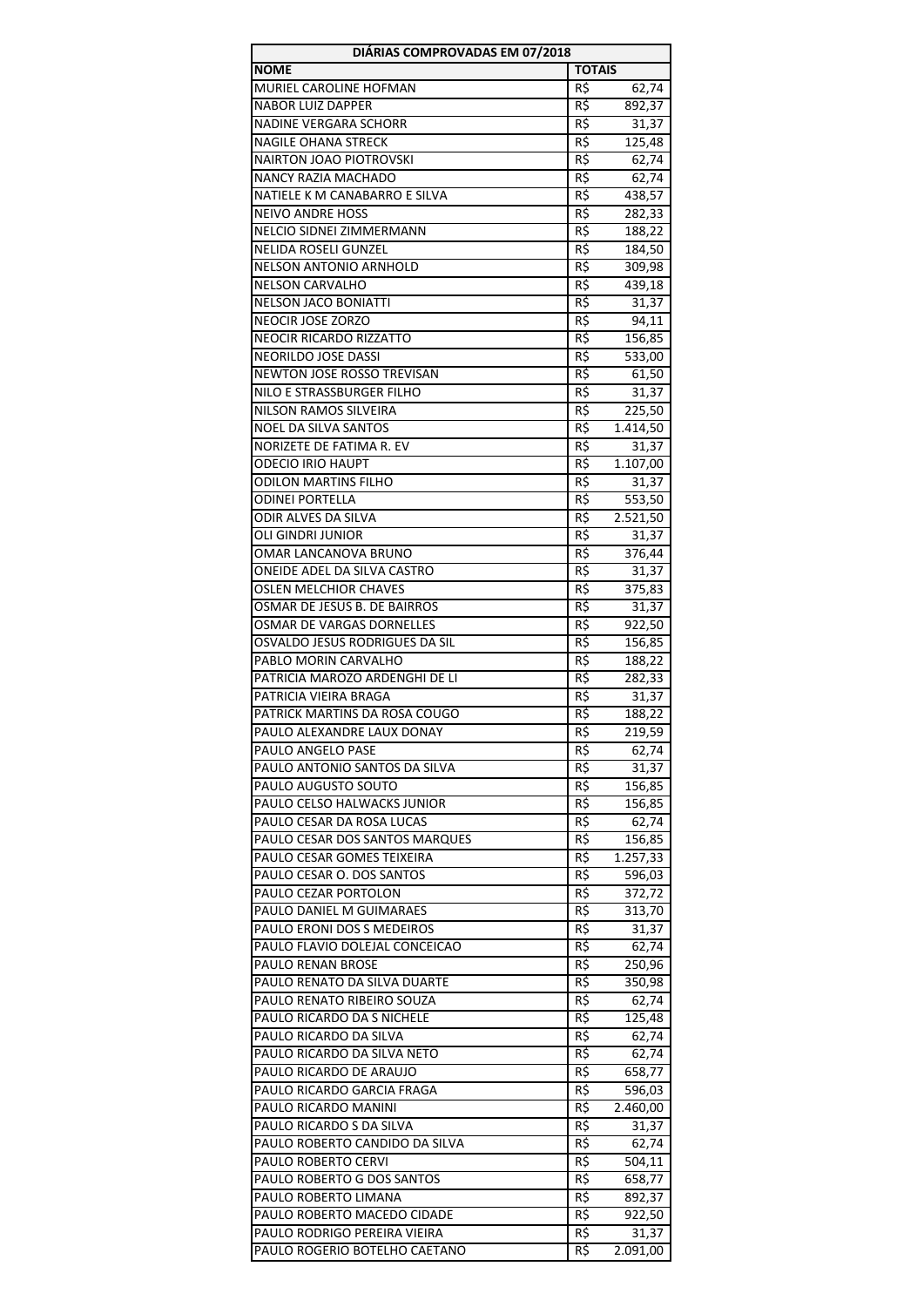| DIÁRIAS COMPROVADAS EM 07/2018 |               |          |
|--------------------------------|---------------|----------|
| <b>NOME</b>                    | <b>TOTAIS</b> |          |
| PAULO ROGERIO DA SILVA PAULON  | R\$           | 94,11    |
| PAULO ROGERIO R DO CARMO       | R\$           | 156,85   |
| PAULO SERGIO DA SILVA MENDES   | R\$           | 31,37    |
| PAULO SERGIO PIRES             | R\$           | 495,72   |
| PAULO SIDINEI MINUZZO          | R\$           | 31,37    |
| PAULO VOLMES MARQUES DE MACEDO | R\$           | 94,11    |
| PEDRO ASTERIO HARTMANN         | R\$           | 156,85   |
| PEDRO BRUM SANTOS FILHO        | R\$           | 31,37    |
| PEDRO FALCO PRUSKI             | R\$           | 225,50   |
| PEDRO FLECK DE BEM             | R\$           | 94,11    |
| PEDRO LIMA PIRES               | R\$           | 62,74    |
| PEDRO MODESTO                  | R\$           | 31,37    |
| PEDRO RAIMUNDO POMMER          | R\$           | 1.783,50 |
| PEDRO ROBERTO CANTELE          | R\$           | 2.091,00 |
| PERCIO DA SILVA                | R\$           | 1.882,57 |
| PERICLES RONDINELE L DORNELES  | R\$           | 31,37    |
| PIERO MAIER ERENO              | R\$           | 31,37    |
| PIETRO SERPA KONZGEN           | R\$           | 492,00   |
| PLUTARCO ARISTIDES G.S.MARQUES | R\$           | 646,37   |
| RAFAEL ANTONIO M VIEIRA        | R\$           | 564,66   |
| RAFAEL DA ROSA                 | R\$           | 219,59   |
| RAFAEL DIPP                    | R\$           | 369,00   |
| RAFAEL ELIAS RODRIGUES         | R\$           | 156,85   |
| RAFAEL LIMA GARCIA             | R\$           | 219,59   |
| RAFAEL LIMBERGER SONEGO        | R\$           | 62,74    |
| RAFAEL SORIANO KULMANN         | R\$           | 94,11    |
| RAFAEL VIEIRA TORRES           | R\$           | 125,48   |
| RAONI LEIVAS MOREIRA           | R\$           | 2.214,00 |
| RAQUEL GARCIA SERPA            | R\$           | 1.230,00 |
| REGES DE DAVID                 | R\$           | 125,48   |
| REGINALDO ROCHA DE CASTRO      | $R\zeta$      | 461,87   |
| <b>REGIS ARTHUR BUGS DORR</b>  | R\$           | 62,74    |
| <b>REGIS GONCALVES</b>         | R\$           | 690,14   |
| REJANE VRAGUE MACHADO DE ABREU | R\$           | 1.107,00 |
| RENAN BORGES DE VASCONSELOS    | R\$           | 156,85   |
| RENATA DAL MAGRO               | R\$           | 62,74    |
| RENATA SANTOS DOS PASSOS       | R\$           | 307,50   |
| <b>RENATO PHILIPPSEN</b>       | R\$           | 31,37    |
| RENE ARI HOFF JUNIOR           | R\$           | 94,11    |
| <b>RENI CAMPOS FARIAS</b>      | R\$           | 62,74    |
| RICARDO GLADIMIR DE FREITAS    | R\$           | 31,37    |
| RICARDO JOAO ROHDE             | R\$           | 94,11    |
| RICARDO LIMA DE AZEVEDO        | R\$           | 156,85   |
| RICARDO LOPES GUARISE          | R\$           | 470,55   |
| RICARDO MAROSTICA              | R\$           | 313,70   |
| RICARDO MONTEIRO MAZOT         | R\$           | 501,92   |
| RICARDO MOURA FAGUNDES         | R\$           | 94,11    |
| RICARDO SEBASTIAO DE MELOS     | R\$           | 219,59   |
| RILDO GOULART PERES            | R\$           | 464,35   |
| RITA DE CASSIA GOMES DE OLIVEI | R\$           | 2.091,00 |
| RITA MARI SCALCON              | R\$           | 123,00   |
| ROBERTA DARSKI SCHMIDT DE LIMA | R\$           | 31,37    |
| ROBERTO CARLOS GOMES DA SILVA  | R\$           | 31,37    |
| ROBERTO CARRICONDE             | R\$           | 1.783,50 |
| ROBERTO FABIANO WOMMER         | R\$           | 62,74    |
| ROBERTO FELIPE DE PAULA        | R\$           | 31,37    |
| ROBERTO MARQUES PARAHYBA       | R\$           | 31,37    |
| <b>ROBERTO PERIN</b>           | R\$           | 94,11    |
| ROBERTO PINTO DA SILVA         | R\$           | 250,96   |
| ROBERTO PINTO DE MATTOS        | R\$           | 492,00   |
| ROBERTO SIDINEI JUNG           | R\$           | 94,11    |
| ROBERTO SILVEIRA DE BORBA      | R\$           | 62,74    |
| ROBINSON LUIS STURMER          | R\$           | 219,59   |
| ROBSON ALEXANDRE BRENZINK      | R\$           | 31,37    |
| ROBSON DAVI FLORES KAIPPER     | R\$           | 156,85   |
| ROBSON FLORES NOGUEIRA         | R\$           | 311,28   |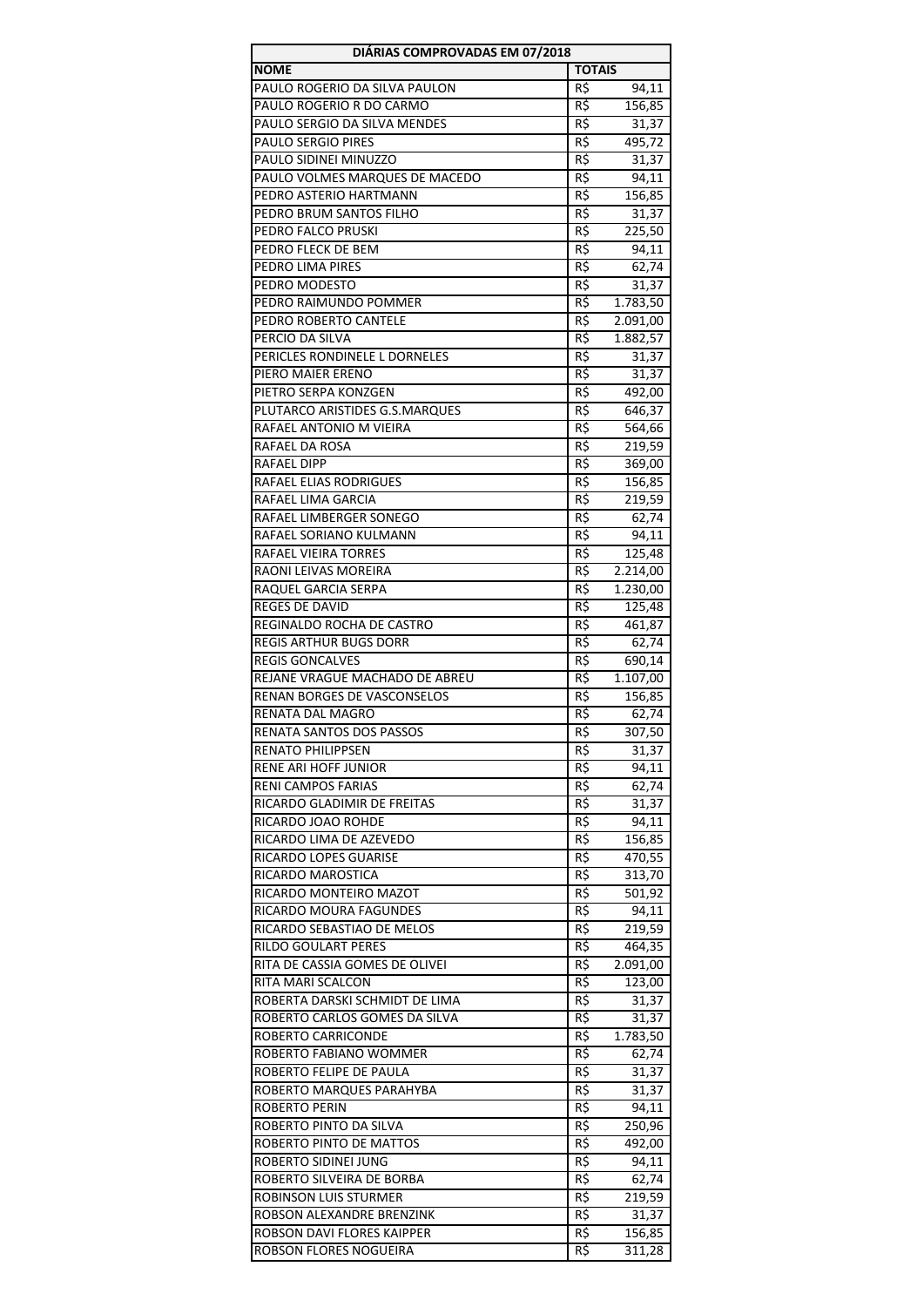| DIÁRIAS COMPROVADAS EM 07/2018     |                 |          |  |
|------------------------------------|-----------------|----------|--|
| <b>NOME</b>                        | <b>TOTAIS</b>   |          |  |
| ROCHELI DE MATOS GARCIA            | R\$             | 31,37    |  |
| RODINEI OLIVEIRA DA COSTA          | R\$             | 62,74    |  |
| RODNEI MEOTTI                      | R\$             | 156,85   |  |
| RODOLFO FUCHS DOS SANTOS           | R\$             | 345,07   |  |
| RODRIGO BRITTES DA SILVEIRA        | R\$             | 1.790,94 |  |
| <b>RODRIGO DA FONSECA</b>          | R\$             | 738,00   |  |
| RODRIGO DA SILVA MIRANDA           | R\$             | 1.107,00 |  |
| RODRIGO DE TOLEDO                  | R\$             | 94,11    |  |
| RODRIGO DO CARMO DE ALMEIDA        | R\$             | 1.660,50 |  |
| RODRIGO GUILHERME BECKER RAMOS     | R\$             | 94,11    |  |
| RODRIGO JUNIOR TURRA RIBEIRO       | R\$             | 1.783,50 |  |
| RODRIGO KESSLER PONTES             | R\$             | 31,37    |  |
| RODRIGO LUPIM FERNANDES            | R\$             | 2.214,00 |  |
| RODRIGO NEDEL                      | R\$             | 62,74    |  |
| <b>RODRIGO RUSCHEL</b>             | R\$             | 676,50   |  |
| RODRIGO SANCHOTENE THOMA           | R\$             | 94,11    |  |
| RODRIGO SOUZA DA SILVA SCHWALM     | R\$             | 62,74    |  |
| RODRIGO ZAGO RODRIGUES             | R\$             | 62,74    |  |
| ROGER FERNANDO FAGAN VIECELI       | R\$             | 31,37    |  |
| <b>ROGER RODRIGO O LOPES</b>       | R\$             | 2.214,00 |  |
| ROGERIO BATISTA DOS SANTOS         | R\$             | 1.414,50 |  |
| ROGERIO ESTANISLAU M. DA ROSA      | R\$             | 375,83   |  |
| ROGERIO GOULART ZOTTI              | R\$             | 62,74    |  |
| ROGERIO HENRIQUE LOPES CORREA      | R\$             | 156,85   |  |
| ROGERIO LITAROVICZ MACEDO          | R\$             | 94,11    |  |
| ROGERIO LUCIO                      | R\$             | 1.384,37 |  |
| ROGERIO MADRID OLIVEIRA            | R\$             | 188,22   |  |
| ROGERIO MARTINS VARGAS             | R\$             | 94,11    |  |
| ROGERIO NUNES LOPES                | R\$             | 188,22   |  |
| <b>ROMAR MULLER</b>                | R\$             | 62,74    |  |
| RONALDO COSTA DA SILVA             | $R\overline{S}$ | 62,74    |  |
| RONAN XAVIER COUTINHO              | R\$             | 1.107,00 |  |
| RONEI ARLINDO LAUTHERT             | R\$             | 31,37    |  |
| RONIMAR ROBERTO SOARES             | R\$             | 94,11    |  |
| ROQUE DANIEL GAUER CABRAL          | R\$             | 472,74   |  |
| ROSANDRO DE ALMEIDA GARSKE         | R\$             | 184,50   |  |
| ROSANGELA F DOS SANTOS             | R\$             | 375,83   |  |
| ROSANGELA HARTMANN                 | R\$             | 57,90    |  |
| ROSELI DIAS PERALTA                | R\$             | 1.660,50 |  |
| <b>RUAN PATRICK MARTINS MORAES</b> | R\$             | 62,74    |  |
| RUBEM SILVESTRE S. DA COSTA        | R\$             | 376,44   |  |
| <b>RUBIMAR POST</b>                | R\$             | 156,85   |  |
| RUDIMAR BIESEKI                    | R\$             | 972,47   |  |
| RUDINEI ANTONIO SAUSEN             | R\$             | 282,33   |  |
| <b>RUDINEI POST</b>                | R\$             | 695,44   |  |
| <b>RUDNEY CRACCO</b>               | R\$             | 247,24   |  |
| RUI SIDNEI MOTTA CERVEIRA          | R\$             | 31,37    |  |
| SABRINA ARIANA VEDOVATTO           | R\$             | 439,18   |  |
| SABRINA DE MOURA RIBEIRO           | R\$             | 31,37    |  |
| SABRINA RAMOS OLIVEIRA E SILVA     | R\$             | 31,37    |  |
| SADI ANTONIO DAL PIVA              | R\$             | 533,29   |  |
| <b>SADY MOREIRA</b>                | R\$             | 31,37    |  |
| SALVADOR CORREA FILHO              | R\$             | 307,50   |  |
| SANDRO ALEX GONCALVES VIEIRA       | R\$             | 2.580,20 |  |
| SANDRO GEOVANI RADAELLI            | R\$             | 156,85   |  |
| <b>SANDRO GUIMARAES FORQUIM</b>    | R\$             | 31,37    |  |
| SANDRO JOCELITO KLEIN              | R\$             | 1.599,00 |  |
| SANDRO LUIZ DA SILVA               | R\$             | 125,48   |  |
| SANDRO MARQUES DA SILVA            | R\$             | 615,00   |  |
| SANDRO REIS PERUZZO                | R\$             | 188,22   |  |
| SANDRO ROGERIO BUZATA MACIEL       | R\$             | 1.660,50 |  |
| SANDRO ROMIR F DE OLIVEIRA         | R\$             | 62,74    |  |
| SANDRO TESSMANN RODRIGUES          | R\$             | 31,37    |  |
| SANDRO TONI HAETINGER              | R\$             | 1.537,50 |  |
| SAULO CORTEZ DE ANDRADE            | R\$             | 984,00   |  |
| SAULO ORLANDO SCHOSSELER           | R\$             | 250,96   |  |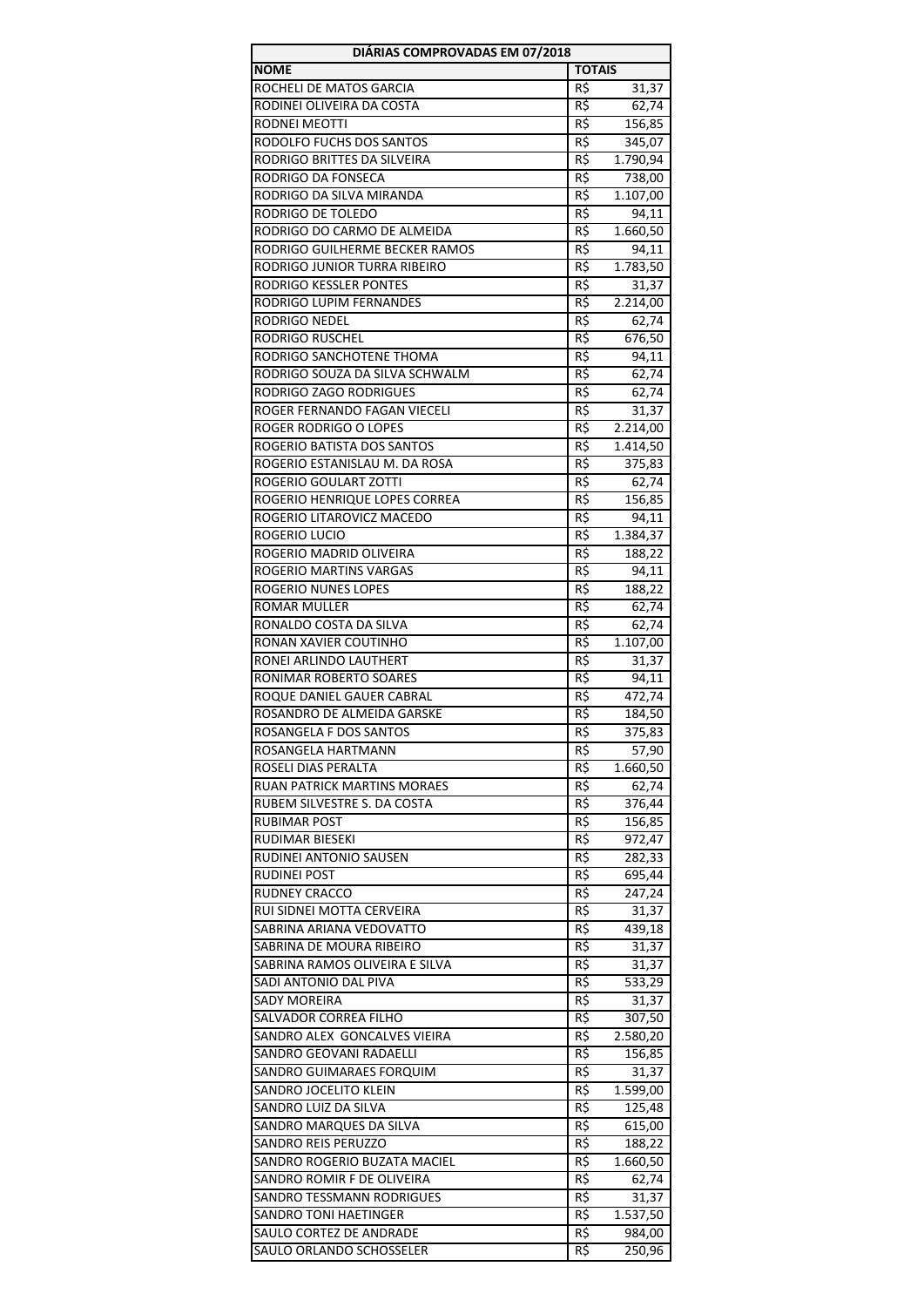| DIÁRIAS COMPROVADAS EM 07/2018                             |                 |                   |  |
|------------------------------------------------------------|-----------------|-------------------|--|
| <b>NOME</b>                                                | <b>TOTAIS</b>   |                   |  |
| SAULO RODRIGO GHYSIO SOUZA                                 | R\$             | 1.445,87          |  |
| SERGIO AUGUSTO PACHECO MENDES                              | R\$             | 1.024,99          |  |
| SERGIO AUGUSTO S DE OLIVEIRA                               | R\$             | 219,59            |  |
| SERGIO BORBA ZAMPERETTI                                    | $R\zeta$        | 94,11             |  |
| SERGIO DA SILVA                                            | R\$             | 1.050,46          |  |
| SERGIO JOSE STUDZINSKI                                     | R\$             | 4.311,83          |  |
| SERGIO LORENZI                                             | R\$             | 31,37             |  |
| <b>SERGIO LUIS BONETTE</b>                                 | $R\overline{5}$ | 94,11             |  |
| SERGIO ROCHA CORREA                                        | R\$             | 627,40            |  |
| <b>SERGIO VALETA JUNIOR</b>                                | R\$             | 156,85            |  |
| SHEILA DENISE SULZBACH                                     | R\$             | 615,00            |  |
| SIDIMAR CASTELI                                            | R\$             | 282,33            |  |
| SIDINEI PEREIRA ROCHA                                      | R\$             | 752,88            |  |
| SILMAR KREMER                                              | R\$             | 501,92            |  |
| SILVANA DE FREITAS BITENCOURT<br><b>SILVANO PRATAVIERA</b> | R\$<br>R\$      | 31,37             |  |
| SILVIO LUIZ MINELLA DE ALMEIDA                             |                 | 31,37<br>1.129,32 |  |
| <b>SILVIO SOUCHIE</b>                                      | R\$<br>R\$      |                   |  |
| SIMONE FATIMA F.DOS SANTOS                                 | $R\overline{S}$ | 94,11             |  |
| SOLANGE MARIA SOZINHO MAZURANA                             | R\$             | 62,74<br>31,37    |  |
| SOLENI M DE QUADROS                                        | R\$             | 1.214,75          |  |
| <b>STEPHAN HUND PRATES</b>                                 | R\$             | 439,18            |  |
| STIVEN RHEINLANDER B LUSANI                                | R\$             | 278,61            |  |
| TAINA BERNARDI BESSA                                       | R\$             | 439,18            |  |
| <b>TALES FALCAO GUEDES</b>                                 | R\$             | 94,11             |  |
| TASSENAN BECK WILDE                                        | R\$             | 31,37             |  |
| TATIANA CEZIMBRA DA COSTA                                  | R\$             | 215,87            |  |
| THAIS CANTARELLI CASARIN                                   | R\$             | 2.521,50          |  |
| THALIS MAZZARINO                                           | $R\zeta$        | 407,81            |  |
| THIAGO DAMASCENO ROSA                                      | R\$             | 658,77            |  |
| THIAGO DE HERMANN PRESTES                                  | R\$             | 184,50            |  |
| THIAGO FELIPE HERMANN                                      | R\$             | 564,66            |  |
| THIAGO PRATES COVALESKY                                    | R\$             | 1.660,50          |  |
| THONI UILSON FOCKING                                       | R\$             | 31,37             |  |
| THYAGO BITENCOURT MILIONI                                  | R\$             | 31,37             |  |
| <b>TIAGO ANTONIO FAINELLO</b>                              | R\$             | 62,74             |  |
| TIAGO BORGES SILVA                                         | $R\frac{2}{3}$  | 31,37             |  |
| TIAGO CORREA DE FRAGA                                      | R\$             | 75,17             |  |
| TIAGO DA SILVA                                             | R\$             | 1.660,50          |  |
| <b>TIAGO DA SILVA PACHECO</b>                              | R\$             | 94,11             |  |
| <b>TIAGO DALLA BRIDA</b>                                   | R\$             | 1.599,00          |  |
| TIAGO GUILHERME IEPSEN                                     | R\$             | 219,59            |  |
| TIAGO LEMOS DA SILVA<br><b>TIAGO LUIS MEDINA</b>           | R\$             | 752,88            |  |
| TIAGO MORAES DELLANHESE                                    | R\$             | 872,16            |  |
| <b>TIAGO NERLEI RESENDE</b>                                | R\$             | 94,11             |  |
| TIAGO PEREIRA BITTENCOURT                                  | R\$<br>R\$      | 31,37<br>156,85   |  |
| TIAGO PERES DA SILVA                                       | R\$             | 936,16            |  |
| TIAGO ROSA DOS SANTOS SCHARDOS                             | R\$             | 31,37             |  |
| UBAIAR BARBOSA ALVES                                       | R\$             | 94,11             |  |
| UBIRATAN DA CUNHA GUILHERME                                | R\$             | 31,37             |  |
| UGLAIR MORAES MACHADO                                      | R\$             | 345,07            |  |
| ULISSES DA SILVEIRA CARVALHO                               | R\$             | 62,74             |  |
| ULISSES SANTOS VAQUEIRO                                    | R\$             | 658,77            |  |
| VAGNER CANABARRO SILVEIRA                                  | R\$             | 225,50            |  |
| VAGNER FRANCISCO DE AZEVEDO                                | R\$             | 642,56            |  |
| VAGNER MACHADO DE FREITAS                                  | R\$             | 1.660,50          |  |
| <b>VAGNER PORTES GUESSER</b>                               | R\$             | 62,74             |  |
| VAGNER SCUSSEL                                             | R\$             | 31,37             |  |
| <b>VALDAIR PASTORIO</b>                                    | R\$             | 1.783,50          |  |
| VALDECI SIDNEI BARBOSA                                     | R\$             | 1.443,02          |  |
| VALDEMIR ATHANAZIO                                         | R\$             | 282,33            |  |
| VALDEMIR CREMONINI                                         | R\$             | 125,48            |  |
| VALDEMIR VIERA                                             | R\$             | 1.212,27          |  |
| VALDERI MARCOLIN                                           | R\$             | 125,48            |  |
| VALDIR BALTAZAR F. DOS SANTOS                              | R\$             | 62,74             |  |